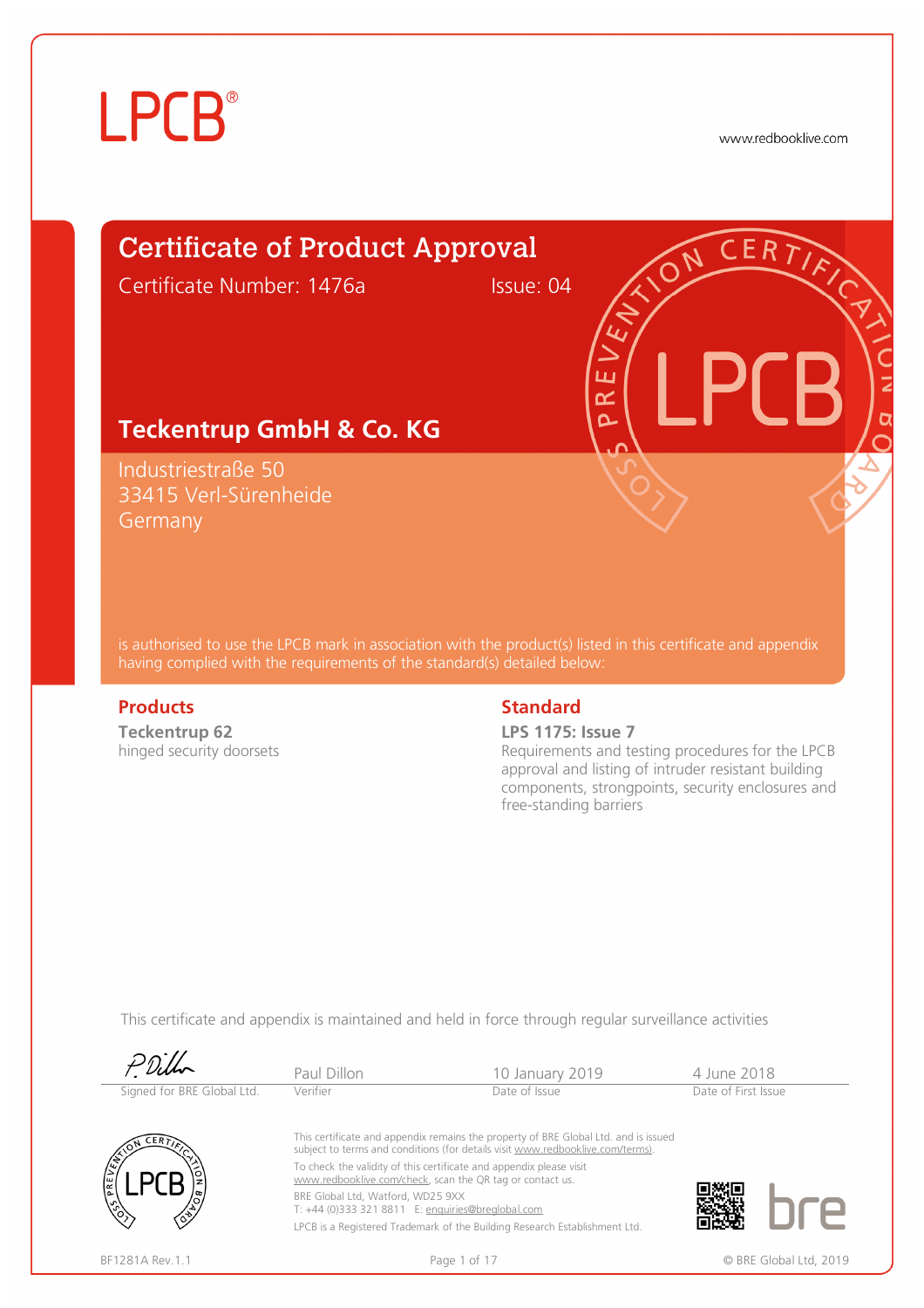### Appendix to Certificate No: 1476a Teckentrup GmbH & Co. KG

#### Issue: 04

#### **Hinged Security Doorsets**

| Product Name  | Type                                | <b>Minimum</b><br>Structural<br>Opening<br>Height (m) | Maximum<br>Structural<br><b>Opening</b><br>Height (m) | <b>Minimum</b><br>Structural<br><b>Opening</b><br>Width (m) | Maximum<br>Structural<br><b>Opening</b><br>Width (m) | Security<br>Rating | LPCB Ref.<br>No. |
|---------------|-------------------------------------|-------------------------------------------------------|-------------------------------------------------------|-------------------------------------------------------------|------------------------------------------------------|--------------------|------------------|
| Teckentrup 62 | Single leaf inward opening doorset  | 2.0                                                   | 4.2                                                   | 0.65                                                        | 1.576                                                |                    | 1476a/01         |
|               | Single leaf outward opening doorset | 1.01                                                  | 4.2 <sup>2</sup>                                      | 0.65                                                        | 1.576                                                |                    |                  |
|               | Double leaf inward opening doorset  | 2.0                                                   | 4.2                                                   | 1.35                                                        | 4.2                                                  |                    |                  |
|               | Double leaf outward opening doorset | 2.0                                                   | 4.2                                                   | 1.35                                                        | 4.2                                                  |                    |                  |

#### **Approved Locking Configurations**

| <b>Product Name</b> | <b>Type</b>                         | Lock Range               | Compatible Locking Systems                                             |              |  |
|---------------------|-------------------------------------|--------------------------|------------------------------------------------------------------------|--------------|--|
|                     |                                     |                          | <b>Active Leaf</b>                                                     | Passive Leaf |  |
| Teckentrup 62       | Single leaf inward opening doorset  | Surelock McGill Slimline | 35, 36, 39, 45 to 47, 51<br>to 54, 57, 58, 63, 64, 67<br>to 77, 80, 81 |              |  |
|                     | Single leaf outward opening doorset | Surelock McGill Slimline | 35 to 83                                                               | N/A          |  |
|                     |                                     | Surelock McGill Stirling | 1 to 34                                                                | N/A          |  |
|                     | Double leaf inward opening doorset  | Surelock McGill Slimline | 35, 36, 39, 45 to 47, 51<br>to 54, 57, 58, 63, 64, 67<br>to 77, 80, 81 | 93 to $1083$ |  |
|                     | Double leaf outward opening doorset | Surelock McGill Slimline | 84 to 92                                                               |              |  |

#### **Compatible Locking Systems4,5,6,7**

| Locking        | Manufacturer<br>Model<br>Type |                      | <b>Compatible Operating Devices</b>                                                    | Compatible           |                         |                       |
|----------------|-------------------------------|----------------------|----------------------------------------------------------------------------------------|----------------------|-------------------------|-----------------------|
| System         |                               |                      |                                                                                        | <b>External Face</b> | Internal Face           | External<br>Cylinders |
|                | Surelock<br>McGill Limited    | Stirling ST101       | Surface-mounted single-point lock,<br>auto-bolting, auto-deadlocking                   | None                 | Key and handle          | N/A                   |
|                | Surelock<br>McGill Limited    | Stirling ST103       | Surface-mounted single-point lock,<br>auto-bolting, auto-deadlocking                   | None                 | Thumbturn and<br>handle | N/A                   |
| ₹              | Surelock<br>McGill Limited    | Stirling ST104       | Surface-mounted single-point<br>emergency exit lock, auto-bolting                      | None                 | Panic bar               | N/A                   |
| $\overline{4}$ | Surelock<br>McGill Limited    | Stirling<br>ST104-Q4 | Surface-mounted single-point<br>emergency exit lock, auto-bolting,<br>auto-deadlocking | None                 | Panic bar               | N/A                   |

|                            | Paul Dillon                                                                                                                      | 10 January 2019                                                                                                                                                       | 4 June 2018            |  |  |
|----------------------------|----------------------------------------------------------------------------------------------------------------------------------|-----------------------------------------------------------------------------------------------------------------------------------------------------------------------|------------------------|--|--|
| Signed for BRE Global Ltd. | Verifier                                                                                                                         | Date of Issue                                                                                                                                                         | Date of First Issue    |  |  |
| -ER7)                      |                                                                                                                                  | This certificate and appendix remains the property of BRE Global Ltd. and is issued<br>subject to terms and conditions (for details visit www.redbooklive.com/terms). |                        |  |  |
| <b>PRE</b>                 | To check the validity of this certificate and appendix please visit<br>www.redbooklive.com/check, scan the QR tag or contact us. |                                                                                                                                                                       |                        |  |  |
|                            | BRE Global Ltd, Watford, WD25 9XX<br>T: +44 (0)333 321 8811 E: enquiries@breglobal.com                                           |                                                                                                                                                                       |                        |  |  |
|                            |                                                                                                                                  | LPCB is a Registered Trademark of the Building Research Establishment Ltd.                                                                                            |                        |  |  |
| BF1281A Rev. 1.1           |                                                                                                                                  | Page 2 of 17                                                                                                                                                          | © BRE Global Ltd. 2019 |  |  |

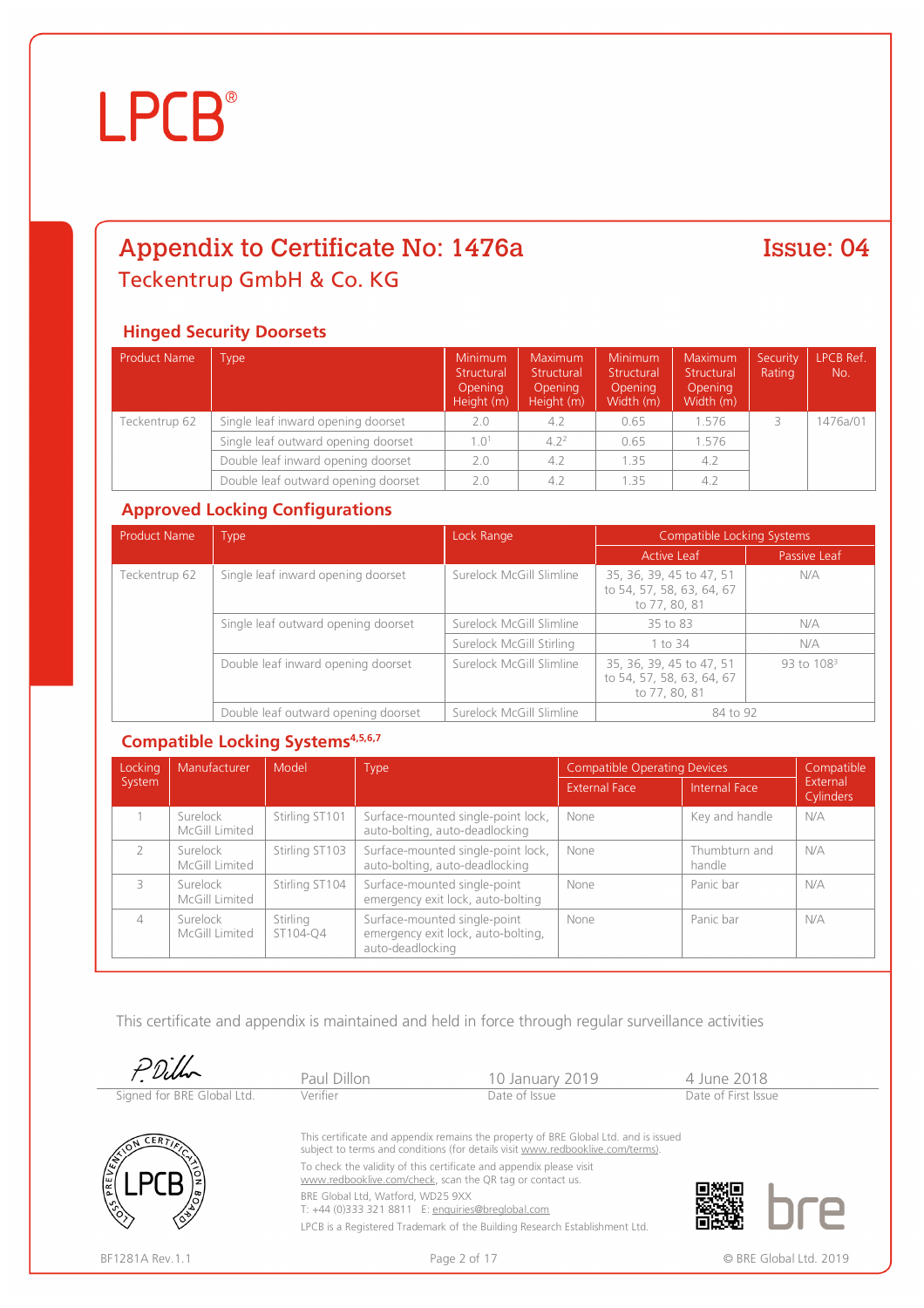#### Appendix to Certificate No: 1476a Teckentrup GmbH & Co. KG

Issue: 04

| Locking        | Manufacturer               | Model                 | Type                                                                                   | <b>Compatible Operating Devices</b> |                         | Compatible            |
|----------------|----------------------------|-----------------------|----------------------------------------------------------------------------------------|-------------------------------------|-------------------------|-----------------------|
| System         |                            |                       |                                                                                        | <b>External Face</b>                | <b>Internal Face</b>    | External<br>Cylinders |
| 5              | Surelock<br>McGill Limited | Stirling<br>ST104-L2  | Surface-mounted single-point<br>emergency exit lock, auto-bolting                      | LEO L2 external<br>device           | Panic bar               | AT to AZ              |
| 6              | Surelock<br>McGill Limited | Stirling ST105        | Surface-mounted single-point<br>emergency exit lock, auto-bolting                      | None                                | Handle                  | N/A                   |
| $\overline{7}$ | Surelock<br>McGill Limited | Stirling<br>ST105-O4  | Surface-mounted single-point<br>emergency exit lock, auto-bolting,<br>auto-deadlocking | None                                | Handle                  | N/A                   |
| 8              | Surelock<br>McGill Limited | Stirling<br>ST105-L2  | Surface-mounted single-point<br>emergency exit lock, auto-bolting                      | LEO L2 external<br>device           | Handle                  | AT to AZ              |
| 9              | Surelock<br>McGill Limited | Stirling ST106        | Surface-mounted single-point<br>emergency exit lock, auto-bolting                      | None                                | Push pad                | N/A                   |
| 10             | Surelock<br>McGill Limited | Stirling<br>ST106-O4  | Surface-mounted single-point<br>emergency exit lock, auto-bolting,<br>auto-deadlocking | None                                | Push pad                | N/A                   |
| 11             | Surelock<br>McGill Limited | Stirling<br>ST106-L2  | Surface-mounted single-point<br>emergency exit lock, auto-bolting                      | LEO L2 external<br>device           | Push pad                | AT to AZ              |
| 12             | Surelock<br>McGill Limited | Stirling<br>ST110-P30 | Surface-mounted single-point lock,<br>auto-bolting, auto-deadlocking                   | Key and handle                      | None                    | A to AS               |
| 13             | Surelock<br>McGill Limited | Stirling<br>ST111-P30 | Surface-mounted single-point lock,<br>auto-bolting, auto-deadlocking                   | Key and handle                      | Key and handle          | A to AS               |
| 14             | Surelock<br>McGill Limited | Stirling<br>ST113-P30 | Surface-mounted single-point lock,<br>auto-bolting, auto-deadlocking                   | Key and handle                      | Thumbturn and<br>handle | A to AS               |
| 15             | Surelock<br>McGill Limited | Stirling<br>ST114-P30 | Surface-mounted single-point<br>emergency exit lock, auto-bolting,<br>auto-deadlocking | Key and handle                      | Panic bar               | A to AS               |
| 16             | Surelock<br>McGill Limited | Stirling<br>ST115-P30 | Surface-mounted single-point<br>emergency exit lock, auto-bolting,<br>auto-deadlocking | Key and handle                      | Handle                  | A to AS               |
| 17             | Surelock<br>McGill Limited | Stirling<br>ST116-P30 | Surface-mounted single-point<br>emergency exit lock, auto-bolting,<br>auto-deadlocking | Key and handle                      | Push pad                | A to AS               |

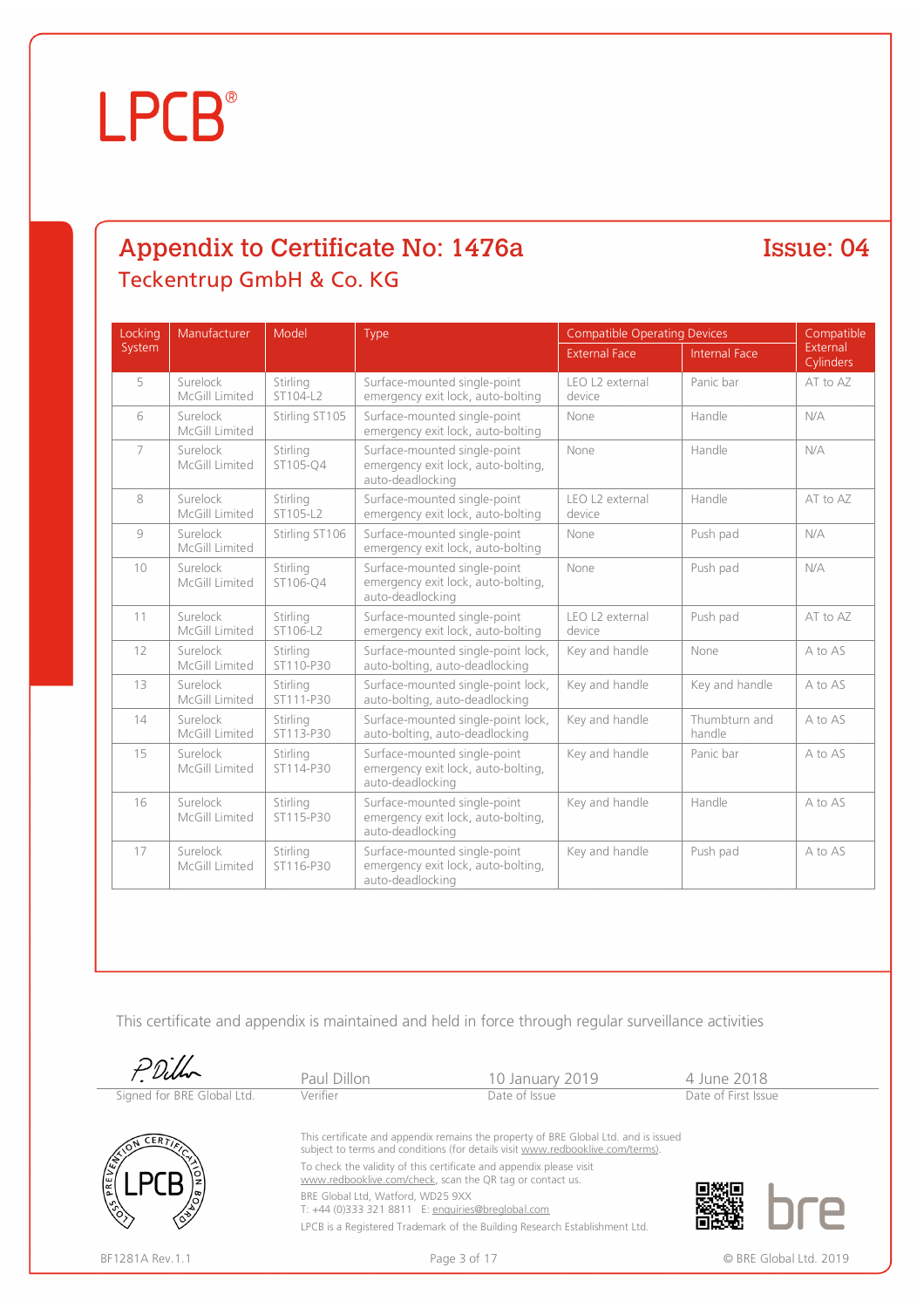### Appendix to Certificate No: 1476a Teckentrup GmbH & Co. KG

Issue: 04

| Locking | Manufacturer               | Model                          | Type                                                                                                                                                    | <b>Compatible Operating Devices</b>                                         | Compatible                                                    |                       |
|---------|----------------------------|--------------------------------|---------------------------------------------------------------------------------------------------------------------------------------------------------|-----------------------------------------------------------------------------|---------------------------------------------------------------|-----------------------|
| System  |                            |                                |                                                                                                                                                         | <b>External Face</b>                                                        | <b>Internal Face</b>                                          | External<br>Cylinders |
| 18      | Surelock<br>McGill Limited | Stirling ST120                 | Surface-mounted single-point<br>electro-mechanical access control<br>lock powered by 12 V, 24 V or<br>50 V solenoid, auto-bolting,<br>auto-deadlocking  | Handle plus<br>external access<br>control entry device                      | None                                                          | N/A                   |
| 19      | Surelock<br>McGill Limited | Stirling<br>ST120-<br>K13P30   | Surface-mounted single-point<br>electro-mechanical access control<br>lock powered by 12 V, 24 V or<br>50 V solenoid, auto-bolting,<br>auto-deadlocking  | Handle plus<br>external access<br>control entry device<br>with key override | None                                                          | A to AS               |
| 20      | Surelock<br>McGill Limited | Stirling<br>ST121-H1           | Surface-mounted single-point<br>electro-mechanical access control<br>lock powered by 12 V, 24 V or<br>50 V solenoid, auto-bolting,<br>auto-deadlocking  | None                                                                        | Access control<br>and handle with<br>internal key<br>override | N/A                   |
| 21      | Surelock<br>McGill Limited | Stirling ST121                 | Surface-mounted single-point<br>electro-mechanical access control.<br>lock powered by 12 V, 24 V or<br>50 V solenoid, auto-bolting,<br>auto-deadlocking | Handle plus<br>external access<br>control entry device                      | Access control<br>and handle with<br>internal key<br>override | N/A                   |
| 22      | Surelock<br>McGill Limited | Stirlina<br>$ST121-$<br>K13P30 | Surface-mounted single-point<br>electro-mechanical access control<br>lock powered by 12 V, 24 V or<br>50 V solenoid, auto-bolting,<br>auto-deadlocking  | Handle plus<br>external access<br>control entry device<br>with key override | Access control<br>and handle with<br>internal key<br>override | A to AS               |
| 23      | Surelock<br>McGill Limited | Stirlina<br>ST122-H1           | Surface-mounted single-point<br>electro-mechanical access control<br>lock powered by 12 V, 24 V or<br>50 V solenoid, auto-bolting,<br>auto-deadlocking  | None                                                                        | Access control<br>and handle                                  | N/A                   |
| 24      | Surelock<br>McGill Limited | Stirling ST122                 | Surface-mounted single-point<br>electro-mechanical access control<br>lock powered by 12 V, 24 V or<br>50 V solenoid, auto-bolting,<br>auto-deadlocking  | Handle plus<br>external access<br>control entry device                      | Access control<br>and handle                                  | N/A                   |

|                            | Paul Dillon                                                                                                                      | 10 January 2019                                                                                                                                                       | 4 June 2018            |
|----------------------------|----------------------------------------------------------------------------------------------------------------------------------|-----------------------------------------------------------------------------------------------------------------------------------------------------------------------|------------------------|
| Signed for BRE Global Ltd. | Verifier                                                                                                                         | Date of Issue                                                                                                                                                         | Date of First Issue    |
| <b>CERT</b><br>PREVE       | To check the validity of this certificate and appendix please visit<br>www.redbooklive.com/check, scan the QR tag or contact us. | This certificate and appendix remains the property of BRE Global Ltd. and is issued<br>subject to terms and conditions (for details visit www.redbooklive.com/terms). |                        |
|                            | BRE Global Ltd, Watford, WD25 9XX<br>T: +44 (0)333 321 8811 E: enquiries@breglobal.com                                           | LPCB is a Registered Trademark of the Building Research Establishment Ltd.                                                                                            |                        |
| BF1281A Rev. 1.1           |                                                                                                                                  | Page 4 of 17                                                                                                                                                          | © BRE Global Ltd. 2019 |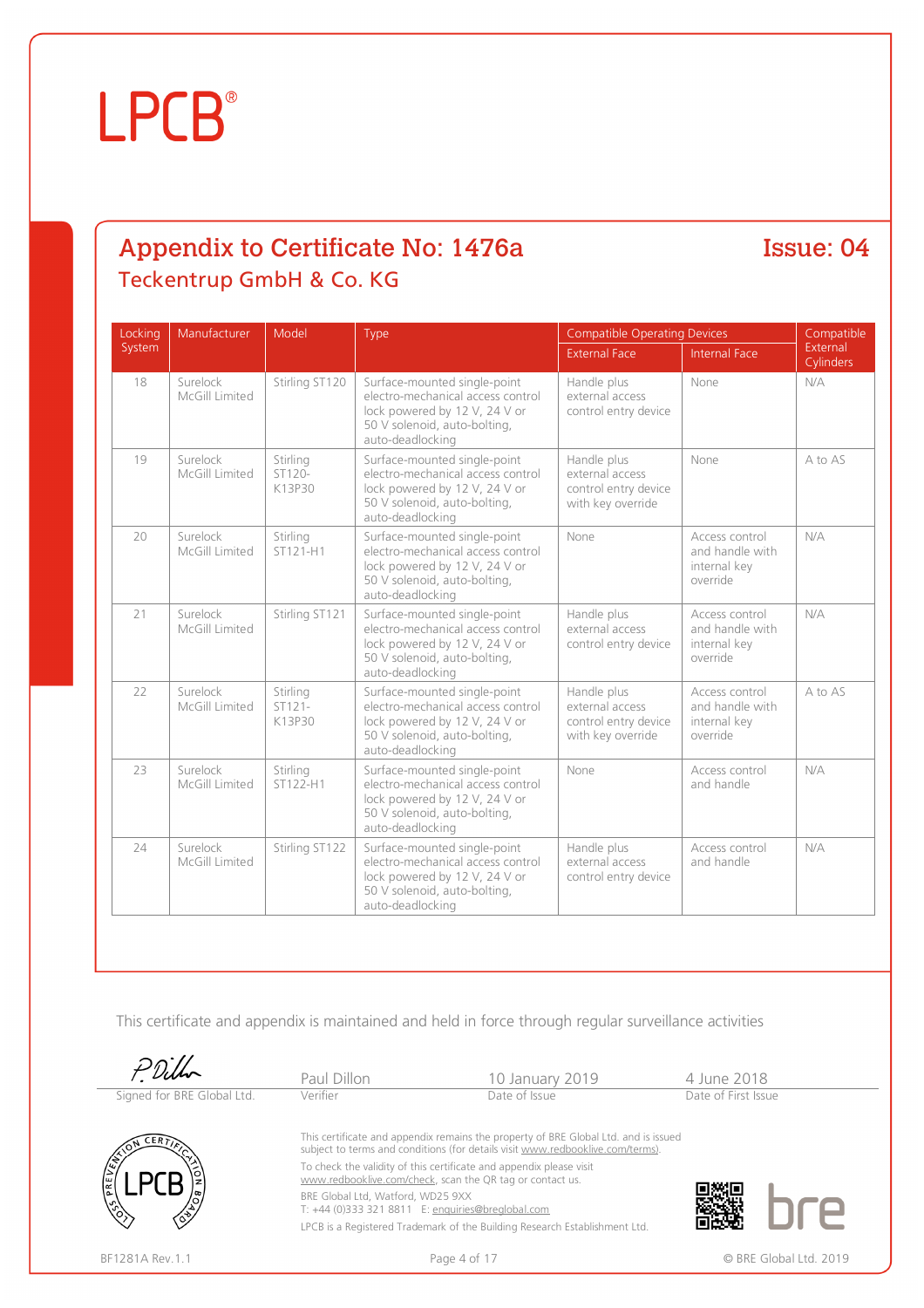### Appendix to Certificate No: 1476a Teckentrup GmbH & Co. KG

Issue: 04

| Locking | Manufacturer               | Model                        | Type                                                                                                                                                                  | <b>Compatible Operating Devices</b>                                         |                                                            | Compatible            |  |
|---------|----------------------------|------------------------------|-----------------------------------------------------------------------------------------------------------------------------------------------------------------------|-----------------------------------------------------------------------------|------------------------------------------------------------|-----------------------|--|
| System  |                            |                              |                                                                                                                                                                       | <b>External Face</b>                                                        | <b>Internal Face</b>                                       | External<br>Cylinders |  |
| 25      | Surelock<br>McGill Limited | Stirling<br>ST122-<br>K13P30 | Surface-mounted single-point<br>electro-mechanical access control<br>lock powered by 12 V, 24 V or<br>50 V solenoid, auto-bolting,<br>auto-deadlocking                | Handle plus<br>external access<br>control entry device<br>with key override | Access control<br>and handle                               | A to AS               |  |
| 26      | Surelock<br>McGill Limited | Stirling<br>ST123-H1         | Surface-mounted single-point<br>electro-mechanical access control.<br>lock powered by 12 V, 24 V or<br>50 V solenoid, auto-bolting,<br>auto-deadlocking               | None                                                                        | Access control<br>and handle with<br>thumbturn<br>override | N/A                   |  |
| 27      | Surelock<br>McGill Limited | Stirling ST123               | Surface-mounted single-point<br>electro-mechanical access control<br>lock powered by 12 V, 24 V or<br>50 V solenoid, auto-bolting,<br>auto-deadlocking                | Handle plus<br>external access<br>control entry device                      | Access control<br>and handle with<br>thumbturn<br>override | N/A                   |  |
| 28      | Surelock<br>McGill Limited | Stirling<br>ST123-<br>K13P30 | Surface-mounted single-point<br>electro-mechanical access control<br>lock powered by 12 V, 24 V or<br>50 V solenoid, auto-bolting,<br>auto-deadlocking                | Handle plus<br>external access<br>control entry device<br>with key override | Access control<br>and handle with<br>thumbturn<br>override | A to AS               |  |
| 29      | Surelock<br>McGill Limited | Stirling ST124               | Surface-mounted single-point<br>panic exit electro-mechanical<br>access control lock powered by<br>12 V, 24 V or 50 V solenoid,<br>auto-bolting, auto-deadlocking     | Handle plus<br>external access<br>control entry device                      | Panic bar                                                  | N/A                   |  |
| 30      | Surelock<br>McGill Limited | Stirling<br>ST124-<br>K13P30 | Surface-mounted single-point<br>panic exit electro-mechanical<br>access control lock powered by<br>12 V, 24 V or 50 V solenoid,<br>auto-bolting, auto-deadlocking     | Handle plus<br>external access<br>control entry device<br>with key override | Panic bar                                                  | A to AS               |  |
| 31      | Surelock<br>McGill Limited | Stirling ST125               | Surface-mounted single-point<br>emergency exit electro-mechanical<br>access control lock powered by<br>12 V, 24 V or 50 V solenoid,<br>auto-bolting, auto-deadlocking | Handle plus<br>external access<br>control entry device                      | Handle                                                     | N/A                   |  |

|                            | Paul Dillon                                                                                                                                                           | 10 January 2019                                                            | 4 June 2018            |  |  |
|----------------------------|-----------------------------------------------------------------------------------------------------------------------------------------------------------------------|----------------------------------------------------------------------------|------------------------|--|--|
| Signed for BRE Global Ltd. | Verifier                                                                                                                                                              | Date of Issue                                                              | Date of First Issue    |  |  |
|                            | This certificate and appendix remains the property of BRE Global Ltd. and is issued<br>subject to terms and conditions (for details visit www.redbooklive.com/terms). |                                                                            |                        |  |  |
| <b>PRE</b>                 | To check the validity of this certificate and appendix please visit<br>www.redbooklive.com/check, scan the QR tag or contact us.                                      |                                                                            |                        |  |  |
|                            | BRE Global Ltd, Watford, WD25 9XX<br>T: +44 (0)333 321 8811 E: enquiries@breglobal.com                                                                                |                                                                            |                        |  |  |
|                            |                                                                                                                                                                       | LPCB is a Registered Trademark of the Building Research Establishment Ltd. |                        |  |  |
| BF1281A Rev.1.1            |                                                                                                                                                                       | Page 5 of 17                                                               | © BRE Global Ltd. 2019 |  |  |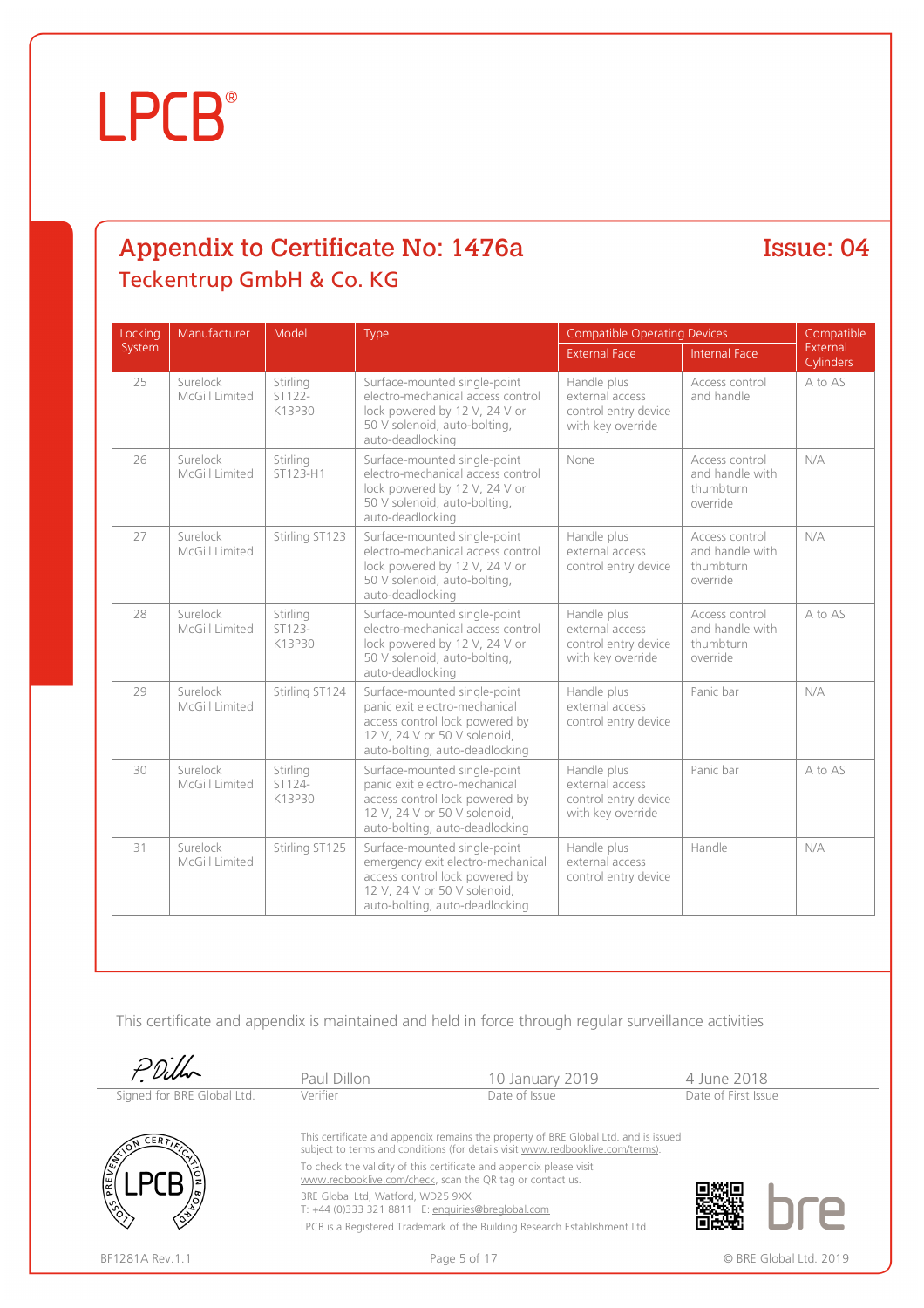### Appendix to Certificate No: 1476a Teckentrup GmbH & Co. KG

Issue: 04

| Locking | Manufacturer               | Model                        | Type                                                                                                                                                                  | <b>Compatible Operating Devices</b>                                         |                                                     | Compatible            |
|---------|----------------------------|------------------------------|-----------------------------------------------------------------------------------------------------------------------------------------------------------------------|-----------------------------------------------------------------------------|-----------------------------------------------------|-----------------------|
| System  |                            |                              |                                                                                                                                                                       | <b>External Face</b>                                                        | <b>Internal Face</b>                                | External<br>Cylinders |
| 32      | Surelock<br>McGill Limited | Stirling<br>ST125-<br>K13P30 | Surface-mounted single-point<br>emergency exit electro-mechanical<br>access control lock powered by<br>12 V, 24 V or 50 V solenoid,<br>auto-bolting, auto-deadlocking | Handle plus<br>external access<br>control entry device<br>with key override | Handle                                              | A to AS               |
| 33      | Surelock<br>McGill Limited | Stirling ST126               | Surface-mounted single-point<br>emergency exit electro-mechanical<br>access control lock powered by<br>12 V, 24 V or 50 V solenoid,<br>auto-bolting, auto-deadlocking | Handle plus<br>external access<br>control entry device                      | Push pad                                            | N/A                   |
| 34      | Surelock<br>McGill Limited | Stirling<br>ST126-<br>K13P30 | Surface-mounted single-point<br>emergency exit electro-mechanical<br>access control lock powered by<br>12 V, 24 V or 50 V solenoid,<br>auto-bolting, auto-deadlocking | Handle plus<br>external access<br>control entry device<br>with key override | Push pad                                            | A to AS               |
| 35      | Surelock<br>McGill Limited | Slimline<br>SL301            | Surface-mounted three-point<br>locking system, auto-bolting,<br>auto-deadlocking                                                                                      | None                                                                        | Key and handle                                      | N/A                   |
| 36      | Surelock<br>McGill Limited | Slimline<br>SL301-KO         | Surface-mounted three-point<br>locking system, auto-bolting,<br>manual-deadlocking                                                                                    | None                                                                        | Key and handle                                      | N/A                   |
| 37      | Surelock<br>McGill Limited | Slimline<br>SL301-H6K0       | Surface-mounted three-point<br>locking system, auto-bolting,<br>manual-deadlocking                                                                                    | None                                                                        | Full width push<br>bar deadlocked by<br>a key       | N/A                   |
| 38      | Surelock<br>McGill Limited | Slimline<br>SL301-H3K0       | Surface-mounted three-point<br>locking system, auto-bolting,<br>manual-deadlocking                                                                                    | None                                                                        | Push pad<br>deadlocked by a<br>key                  | N/A                   |
| 39      | Surelock<br>McGill Limited | Slimline<br>SL303-K0         | Surface-mounted three-point<br>locking system, auto-bolting,<br>manual-deadlocking                                                                                    | None                                                                        | Thumbturn and<br>handle                             | N/A                   |
| 40      | Surelock<br>McGill Limited | Slimline<br>SL303-H6K0       | Surface-mounted three-point<br>locking system, auto-bolting,<br>manual-deadlocking                                                                                    | None                                                                        | Full width push<br>bar deadlocked by<br>a thumbturn | N/A                   |
| 41      | Surelock<br>McGill Limited | Slimline<br>SL303-H3K0       | Surface-mounted three-point<br>locking system, auto-bolting,<br>manual-deadlocking                                                                                    | None                                                                        | Push pad<br>deadlocked by a<br>thumbturn            | N/A                   |

|                            | Paul Dillon                                                                                                                      | 10 January 2019                                                                                                                                                       | 4 June 2018            |  |  |
|----------------------------|----------------------------------------------------------------------------------------------------------------------------------|-----------------------------------------------------------------------------------------------------------------------------------------------------------------------|------------------------|--|--|
| Signed for BRE Global Ltd. | Verifier                                                                                                                         | Date of Issue                                                                                                                                                         | Date of First Issue    |  |  |
| ERT                        |                                                                                                                                  | This certificate and appendix remains the property of BRE Global Ltd. and is issued<br>subject to terms and conditions (for details visit www.redbooklive.com/terms). |                        |  |  |
| PREVENT                    | To check the validity of this certificate and appendix please visit<br>www.redbooklive.com/check, scan the QR tag or contact us. |                                                                                                                                                                       |                        |  |  |
|                            | BRE Global Ltd, Watford, WD25 9XX<br>T: +44 (0)333 321 8811 E: enquiries@breglobal.com                                           |                                                                                                                                                                       |                        |  |  |
|                            |                                                                                                                                  | LPCB is a Registered Trademark of the Building Research Establishment Ltd.                                                                                            |                        |  |  |
| BF1281A Rev.1.1            |                                                                                                                                  | Page 6 of 17                                                                                                                                                          | © BRE Global Ltd. 2019 |  |  |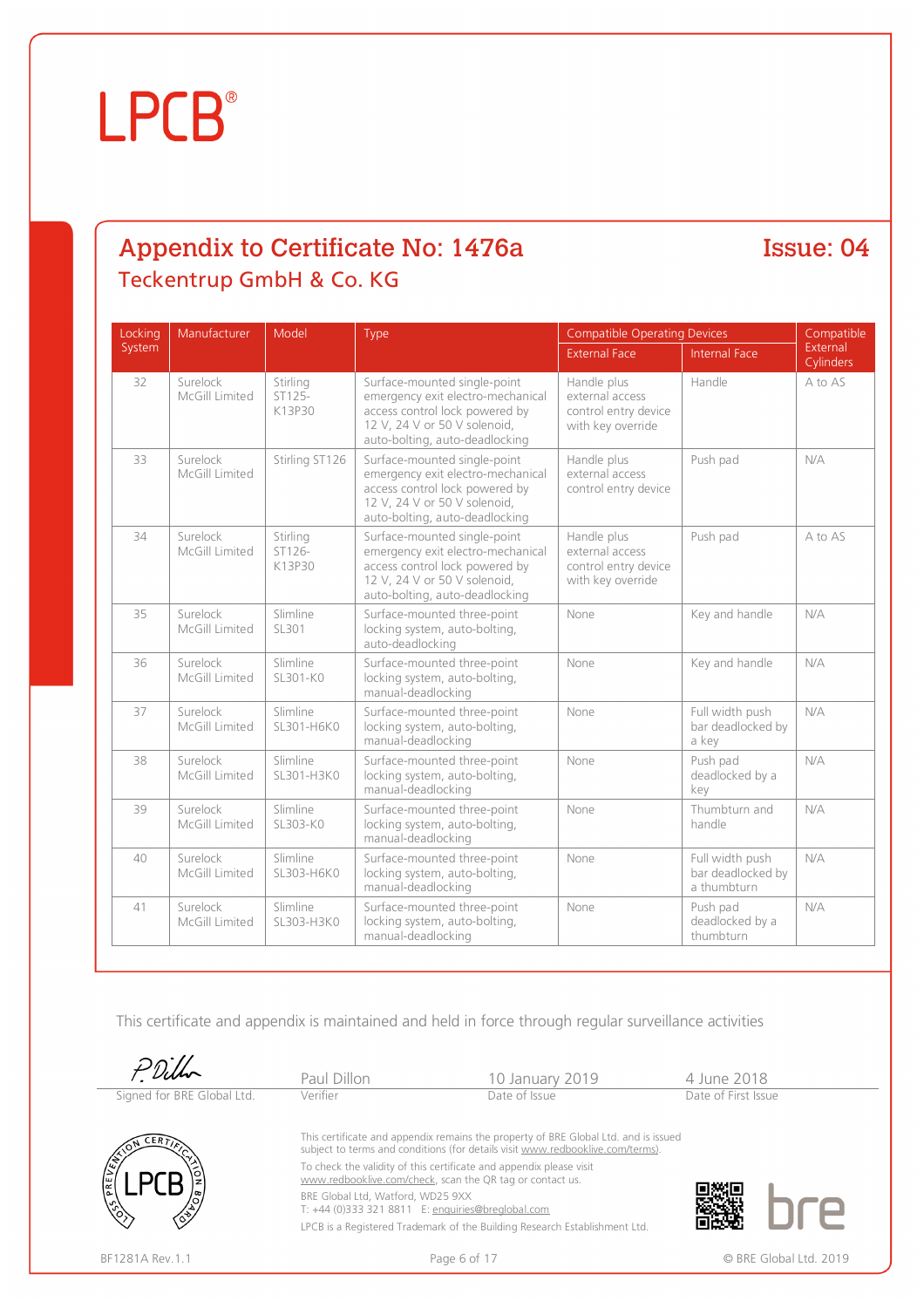#### Appendix to Certificate No: 1476a Teckentrup GmbH & Co. KG

Issue: 04

| Locking | Manufacturer               | Model                   | Type                                                                                            | <b>Compatible Operating Devices</b> |                      | Compatible            |
|---------|----------------------------|-------------------------|-------------------------------------------------------------------------------------------------|-------------------------------------|----------------------|-----------------------|
| System  |                            |                         |                                                                                                 | <b>External Face</b>                | <b>Internal Face</b> | External<br>Cylinders |
| 42      | Surelock<br>McGill Limited | Slimline<br>SL304       | Surface-mounted three-point<br>panic exit locking system,<br>auto-bolting                       | None                                | Panic bar            | N/A                   |
| 43      | Surelock<br>McGill Limited | Slimline<br>SL304-O4    | Surface-mounted three-point<br>panic exit locking system,<br>auto-bolting, auto-deadlocking     | None                                | Panic bar            | N/A                   |
| 44      | Surelock<br>McGill Limited | Slimline<br>SL304-L2    | Surface-mounted three-point<br>panic exit locking system,<br>auto-bolting                       | LEO L2 external<br>device           | Panic bar            | AT to AZ              |
| 45      | Surelock<br>McGill Limited | Slimline<br>SL305       | Surface-mounted three-point<br>emergency exit locking system,<br>auto-bolting                   | None                                | Handle               | N/A                   |
| 46      | Surelock<br>McGill Limited | Slimline<br>SL305-Q4    | Surface-mounted three-point<br>emergency exit locking system,<br>auto-bolting, auto-deadlocking | None                                | Handle               | N/A                   |
| 47      | Surelock<br>McGill Limited | Slimline<br>SL305-L2    | Surface-mounted three-point<br>emergency exit locking system,<br>auto-bolting                   | LEO L2 external<br>device           | Handle               | AT to AZ              |
| 48      | Surelock<br>McGill Limited | Slimline<br>SL306       | Surface-mounted three-point<br>emergency exit locking system,<br>auto-bolting                   | None                                | Push pad             | N/A                   |
| 49      | Surelock<br>McGill Limited | Slimline<br>SL306-Q4    | Surface-mounted three-point<br>emergency exit locking system,<br>auto-bolting, auto-deadlocking | None                                | Push pad             | N/A                   |
| 50      | Surelock<br>McGill Limited | Slimline<br>SL306-L2    | Surface-mounted three-point<br>emergency exit locking system,<br>auto-bolting                   | LEO L2 external<br>device           | Push pad             | AT to AZ              |
| 51      | Surelock<br>McGill Limited | Slimline<br>SL310-P30   | Surface-mounted three-point<br>locking system, auto-bolting,<br>auto-deadlocking                | Key and handle                      | None                 | A to AS               |
| 52      | Surelock<br>McGill Limited | Slimline<br>SL310-K0P30 | Surface-mounted three-point<br>locking system, auto-bolting,<br>manual-deadlocking              | Key and handle                      | None                 | A to AS               |
| 53      | Surelock<br>McGill Limited | Slimline<br>SL311-P30   | Surface-mounted three-point<br>locking system, auto-bolting,<br>auto-deadlocking                | Key and handle                      | Key and handle       | A to AS               |

|                            | Paul Dillon                                                                                                                                                           | 10 January 2019                                                            | 4 June 2018            |  |  |
|----------------------------|-----------------------------------------------------------------------------------------------------------------------------------------------------------------------|----------------------------------------------------------------------------|------------------------|--|--|
| Signed for BRE Global Ltd. | Verifier                                                                                                                                                              | Date of Issue                                                              | Date of First Issue    |  |  |
|                            | This certificate and appendix remains the property of BRE Global Ltd. and is issued<br>subject to terms and conditions (for details visit www.redbooklive.com/terms). |                                                                            |                        |  |  |
| ١ž                         | To check the validity of this certificate and appendix please visit<br>www.redbooklive.com/check, scan the QR tag or contact us.                                      |                                                                            |                        |  |  |
|                            | BRE Global Ltd, Watford, WD25 9XX<br>T: +44 (0)333 321 8811 E: enquiries@breglobal.com                                                                                |                                                                            |                        |  |  |
|                            |                                                                                                                                                                       | LPCB is a Registered Trademark of the Building Research Establishment Ltd. |                        |  |  |
| BF1281A Rev.1.1            |                                                                                                                                                                       | Page 7 of 17                                                               | © BRE Global Ltd. 2019 |  |  |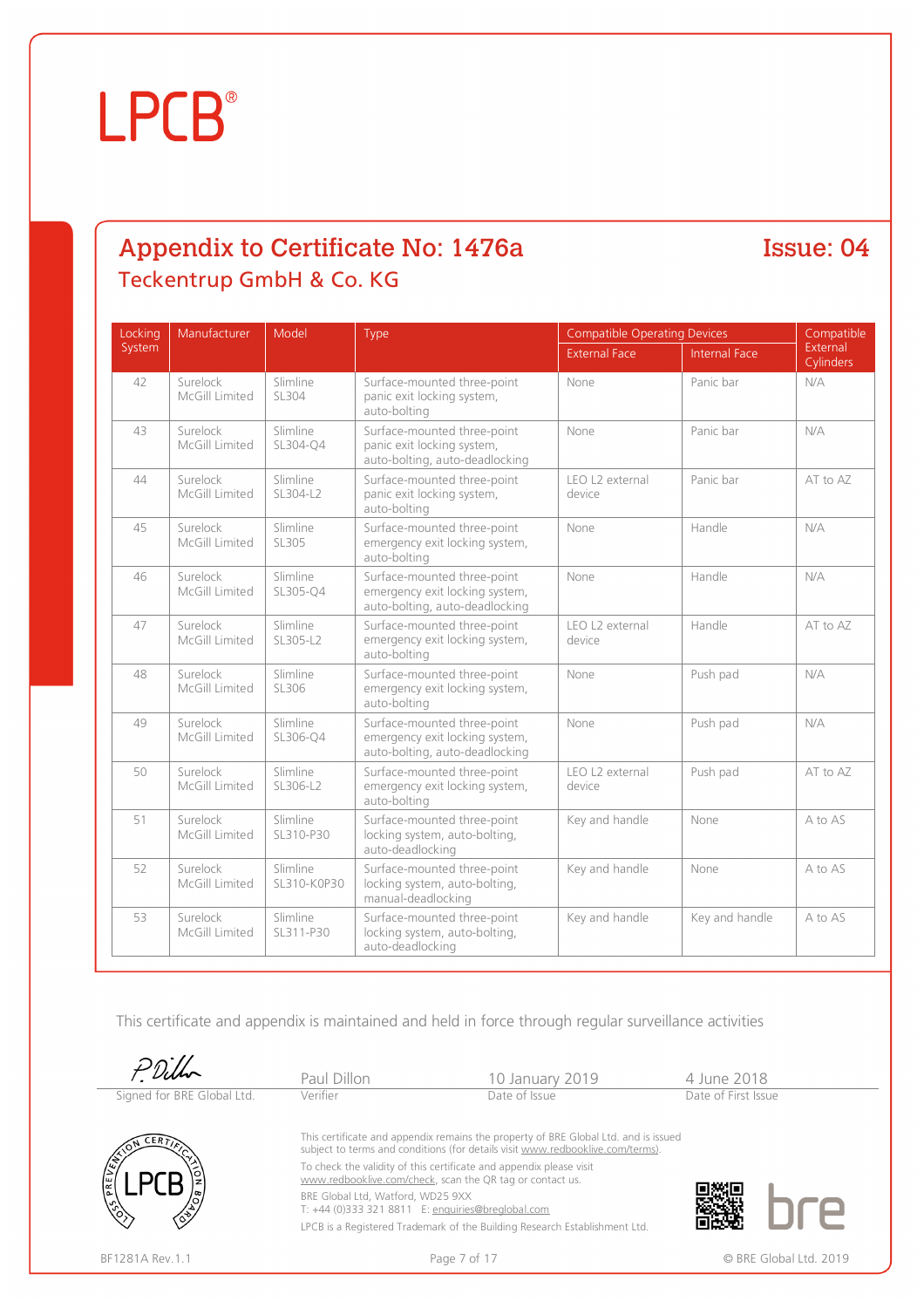### Appendix to Certificate No: 1476a Teckentrup GmbH & Co. KG

Issue: 04

| Locking | Manufacturer               | Model                                  | Type                                                                                              | <b>Compatible Operating Devices</b> |                                                     | Compatible            |
|---------|----------------------------|----------------------------------------|---------------------------------------------------------------------------------------------------|-------------------------------------|-----------------------------------------------------|-----------------------|
| System  |                            |                                        |                                                                                                   | <b>External Face</b>                | <b>Internal Face</b>                                | External<br>Cylinders |
| 54      | Surelock<br>McGill Limited | Slimline<br>SL311-K0P30                | Surface-mounted three-point<br>locking system, auto-bolting,<br>manual-deadlocking                | Key and handle                      | Key and handle                                      | A to AS               |
| 55      | Surelock<br>McGill Limited | Slimline<br>$SL311-$<br><b>H6K0P30</b> | Surface-mounted three-point<br>locking system, auto-bolting,<br>manual-deadlocking                | Key and handle                      | Full width push<br>bar deadlocked by<br>a key       | A to AS               |
| 56      | Surelock<br>McGill Limited | Slimline<br>$SL311-$<br>H3K0P30        | Surface-mounted three-point<br>locking system, auto-bolting,<br>manual-deadlocking                | Key and handle                      | Push pad<br>deadlocked by a<br>key                  | A to AS               |
| 57      | Surelock<br>McGill Limited | Slimline<br>SL313-P30                  | Surface-mounted three-point<br>locking system, auto-bolting,<br>auto-deadlocking                  | Key and handle                      | Thumbturn and<br>handle                             | A to AS               |
| 58      | Surelock<br>McGill Limited | Slimline<br>SL313-K0P30                | Surface-mounted three-point<br>locking system, auto-bolting,<br>manual-deadlocking                | Key and handle                      | Thumbturn and<br>handle                             | A to AS               |
| 59      | Surelock<br>McGill Limited | Slimline<br>$SL313-$<br><b>H6K0P30</b> | Surface-mounted three-point<br>locking system, auto-bolting,<br>manual-deadlocking                | Key and handle                      | Full width push<br>bar deadlocked by<br>a thumbturn | A to AS               |
| 60      | Surelock<br>McGill Limited | Slimline<br>SL313-<br><b>H3K0P30</b>   | Surface-mounted three-point<br>locking system, auto-bolting,<br>manual-deadlocking                | Key and handle                      | Push pad<br>deadlocked by a<br>thumbturn            | A to AS               |
| 61      | Surelock<br>McGill Limited | Slimline<br>SL314-P30                  | Surface-mounted three-point<br>emergency exit locking system,<br>auto-bolting, auto-deadlocking   | Key and handle                      | Panic bar                                           | A to AS               |
| 62      | Surelock<br>McGill Limited | Slimline<br>SL314-K0P30                | Surface-mounted three-point<br>emergency exit locking system,<br>auto-bolting, manual-deadlocking | Key and handle                      | Panic bar                                           | A to AS               |
| 63      | Surelock<br>McGill Limited | Slimline<br>SL315-P30                  | Surface-mounted three-point<br>emergency exit locking system,<br>auto-bolting, auto-deadlocking   | Key and handle                      | Handle                                              | A to AS               |
| 64      | Surelock<br>McGill Limited | Slimline<br>SL315-K0P30                | Surface-mounted three-point<br>emergency exit locking system,<br>auto-bolting, manual-deadlocking | Key and handle                      | Handle                                              | A to AS               |
| 65      | Surelock<br>McGill Limited | Slimline<br>SL316-P30                  | Surface-mounted three-point<br>emergency exit locking system,<br>auto-bolting, auto-deadlocking   | Key and handle                      | Push pad                                            | A to AS               |

|                            | Paul Dillon                                                                                                                      | 10 January 2019                                                                                                                                                       | 4 June 2018            |  |  |  |
|----------------------------|----------------------------------------------------------------------------------------------------------------------------------|-----------------------------------------------------------------------------------------------------------------------------------------------------------------------|------------------------|--|--|--|
| Signed for BRE Global Ltd. | Verifier                                                                                                                         | Date of Issue                                                                                                                                                         | Date of First Issue    |  |  |  |
| CERT/2                     |                                                                                                                                  | This certificate and appendix remains the property of BRE Global Ltd. and is issued<br>subject to terms and conditions (for details visit www.redbooklive.com/terms). |                        |  |  |  |
| PREVE                      | To check the validity of this certificate and appendix please visit<br>www.redbooklive.com/check, scan the QR tag or contact us. |                                                                                                                                                                       |                        |  |  |  |
|                            | BRE Global Ltd, Watford, WD25 9XX<br>T: +44 (0)333 321 8811 E: enquiries@breglobal.com                                           |                                                                                                                                                                       |                        |  |  |  |
|                            |                                                                                                                                  | LPCB is a Registered Trademark of the Building Research Establishment Ltd.                                                                                            |                        |  |  |  |
| BF1281A Rev. 1.1           |                                                                                                                                  | Page 8 of 17                                                                                                                                                          | © BRE Global Ltd. 2019 |  |  |  |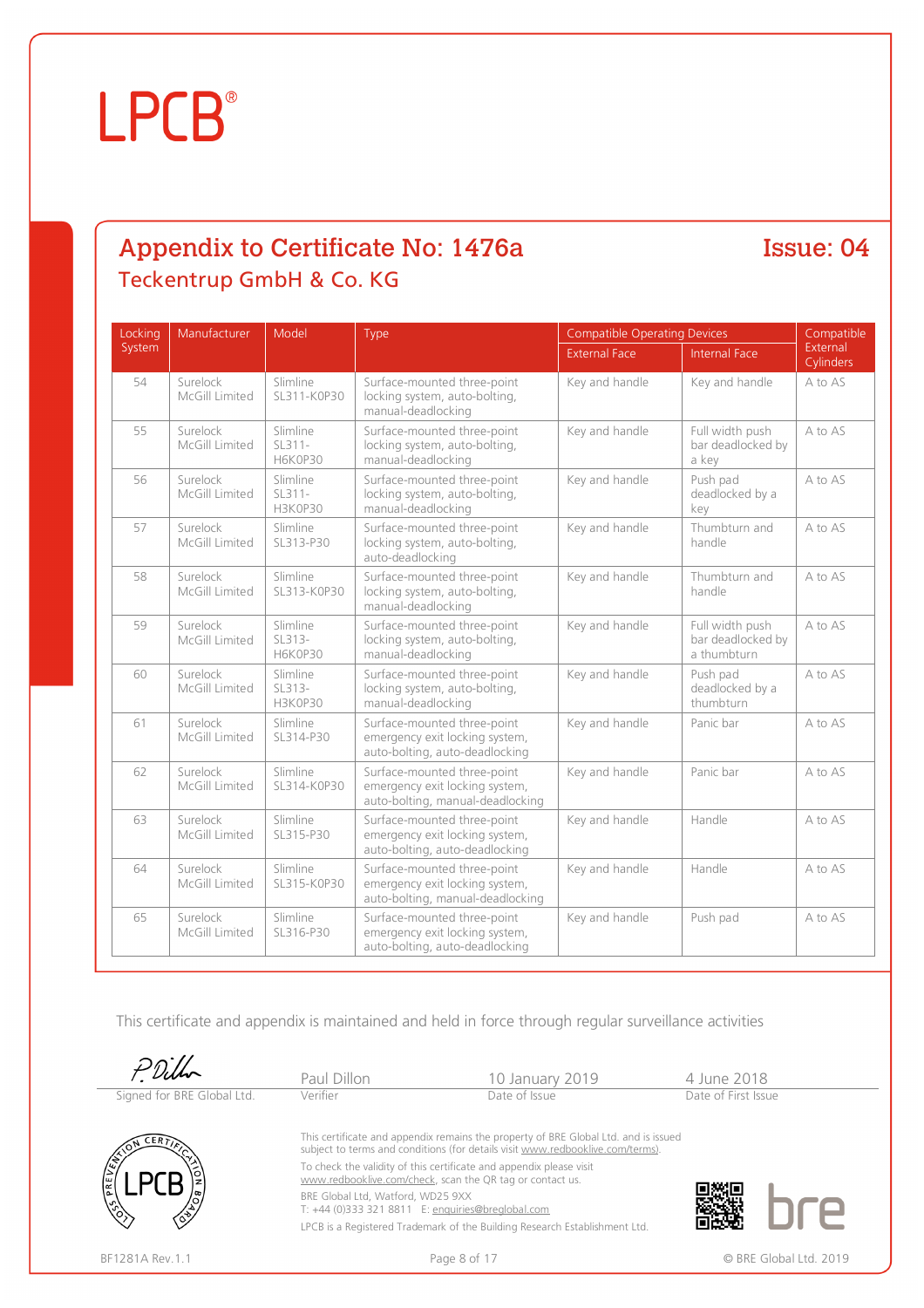#### Appendix to Certificate No: 1476a Teckentrup GmbH & Co. KG

#### Issue: 04

| Locking | Manufacturer               | Model                   | Type                                                                                                                                                   | <b>Compatible Operating Devices</b>                                         |                                                               | Compatible                   |  |
|---------|----------------------------|-------------------------|--------------------------------------------------------------------------------------------------------------------------------------------------------|-----------------------------------------------------------------------------|---------------------------------------------------------------|------------------------------|--|
| System  |                            |                         |                                                                                                                                                        | <b>External Face</b>                                                        | <b>Internal Face</b>                                          | External<br><b>Cylinders</b> |  |
| 66      | Surelock<br>McGill Limited | Slimline<br>SL316-K0P30 | Surface-mounted three-point<br>emergency exit locking system,<br>auto-bolting, manual-deadlocking                                                      | Key and handle                                                              | Push pad                                                      | A to AS                      |  |
| 67      | Surelock<br>McGill Limited | Slimline<br>SL320       | Surface-mounted three-point<br>electro-mechanical access control.<br>lock powered by 12 V, 24 V or<br>50 V solenoid, auto-bolting,<br>auto-deadlocking | Handle plus<br>external access<br>control entry device                      | None                                                          | N/A                          |  |
| 68      | Surelock<br>McGill Limited | Slimline<br>SL320-K2P30 | Surface-mounted three-point<br>electro-mechanical access control<br>lock powered by 12 V, 24 V or<br>50 V solenoid, auto-bolting,<br>auto-deadlocking  | Handle plus<br>external access<br>control entry device<br>with key override | None                                                          | A to AS                      |  |
| 69      | Surelock<br>McGill Limited | Slimline<br>SL321-H1    | Surface-mounted three-point<br>electro-mechanical access control<br>lock powered by 12 V, 24 V or<br>50 V solenoid, auto-bolting,<br>auto-deadlocking  | None                                                                        | Access control<br>and handle with<br>internal key<br>override | N/A                          |  |
| 70      | Surelock<br>McGill Limited | Slimline<br>SL321       | Surface-mounted three-point<br>electro-mechanical access control<br>lock powered by 12 V, 24 V or<br>50 V solenoid, auto-bolting,<br>auto-deadlocking  | Handle plus<br>external access<br>control entry device                      | Access control<br>and handle with<br>internal key<br>override | N/A                          |  |
| 71      | Surelock<br>McGill Limited | Slimline<br>SL321-K2P30 | Surface-mounted three-point<br>electro-mechanical access control<br>lock powered by 12 V, 24 V or<br>50 V solenoid, auto-bolting,<br>auto-deadlocking  | Handle plus<br>external access<br>control entry device<br>with key override | Access control<br>and handle with<br>internal key<br>override | A to AS                      |  |
| 72      | Surelock<br>McGill Limited | Slimline<br>SL322-H1    | Surface-mounted three-point<br>electro-mechanical access control.<br>lock powered by 12 V, 24 V or<br>50 V solenoid, auto-bolting,<br>auto-deadlocking | None                                                                        | Access control<br>and handle                                  | N/A                          |  |

|                            | Paul Dillon                                                                                                                      | 10 January 2019                                                                                                                                                       | 4 June 2018            |
|----------------------------|----------------------------------------------------------------------------------------------------------------------------------|-----------------------------------------------------------------------------------------------------------------------------------------------------------------------|------------------------|
| Signed for BRE Global Ltd. | Verifier                                                                                                                         | Date of Issue                                                                                                                                                         | Date of First Issue    |
| CERT                       |                                                                                                                                  | This certificate and appendix remains the property of BRE Global Ltd. and is issued<br>subject to terms and conditions (for details visit www.redbooklive.com/terms). |                        |
| ¶≆ا                        | To check the validity of this certificate and appendix please visit<br>www.redbooklive.com/check, scan the QR tag or contact us. |                                                                                                                                                                       |                        |
|                            | BRE Global Ltd. Watford. WD25 9XX<br>T: +44 (0)333 321 8811 E: enquiries@breglobal.com                                           |                                                                                                                                                                       |                        |
|                            |                                                                                                                                  | LPCB is a Registered Trademark of the Building Research Establishment Ltd.                                                                                            |                        |
| BF1281A Rev. 1.1           | Page 9 of 17                                                                                                                     |                                                                                                                                                                       | © BRE Global Ltd. 2019 |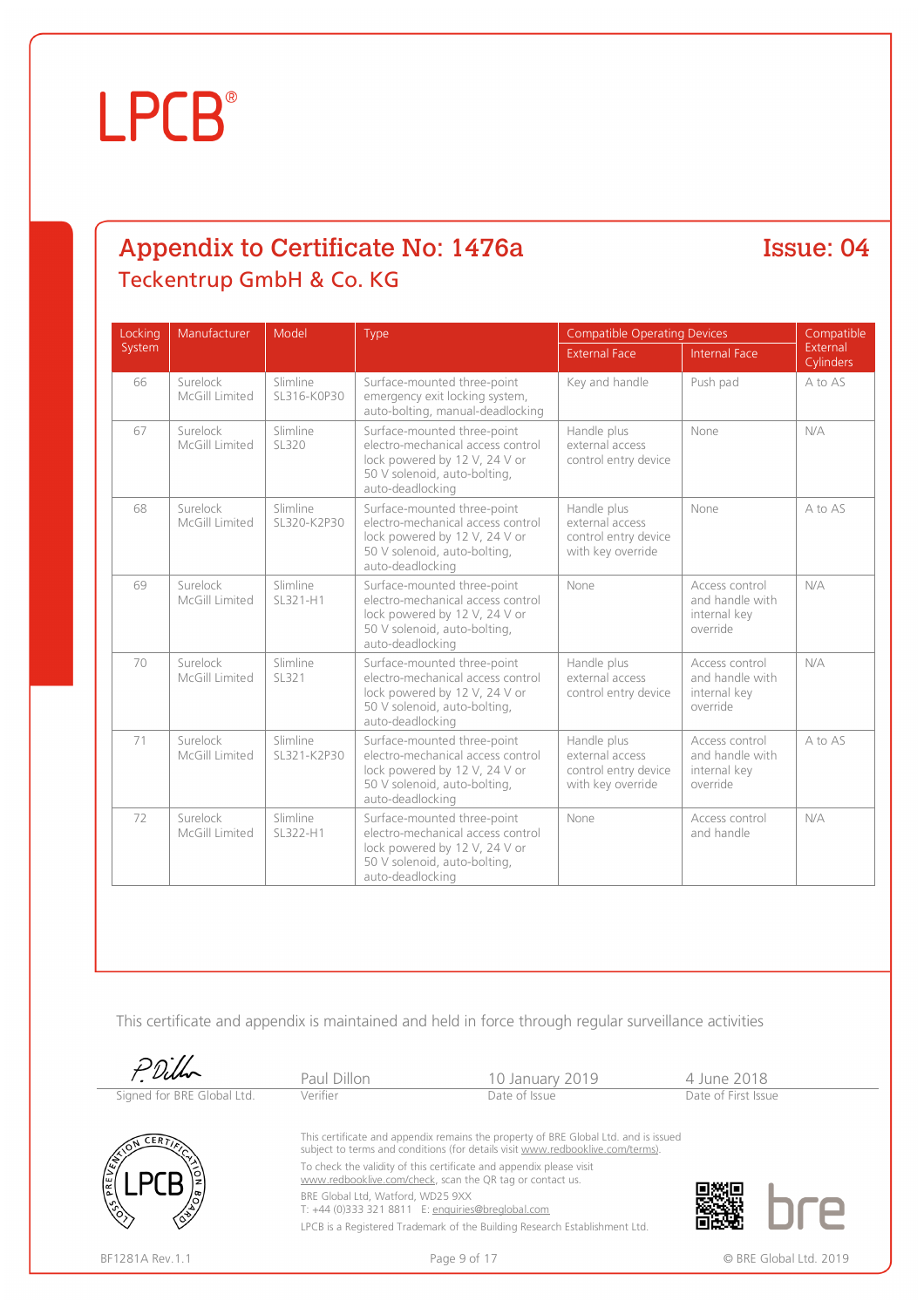### Appendix to Certificate No: 1476a Teckentrup GmbH & Co. KG

Issue: 04

| Locking | Manufacturer               | Model                   | Type                                                                                                                                                                               | <b>Compatible Operating Devices</b>                                         |                                                            | Compatible            |
|---------|----------------------------|-------------------------|------------------------------------------------------------------------------------------------------------------------------------------------------------------------------------|-----------------------------------------------------------------------------|------------------------------------------------------------|-----------------------|
| System  |                            |                         |                                                                                                                                                                                    | <b>External Face</b>                                                        | Internal Face                                              | External<br>Cylinders |
| 73      | Surelock<br>McGill Limited | Slimline<br>SL322       | Surface-mounted three-point<br>electro-mechanical access control<br>lock powered by 12 V, 24 V or<br>50 V solenoid, auto-bolting,<br>auto-deadlocking                              | Handle plus<br>external access<br>control entry device                      | Access control<br>and handle                               | N/A                   |
| 74      | Surelock<br>McGill Limited | Slimline<br>SL322-K2P30 | Surface-mounted three-point<br>electro-mechanical access control<br>lock powered by 12 V, 24 V or<br>50 V solenoid, auto-bolting,<br>auto-deadlocking                              | Handle plus<br>external access<br>control entry device<br>with key override | Access control<br>and handle                               | A to AS               |
| 75      | Surelock<br>McGill Limited | Slimline<br>SL323-H1    | Surface-mounted three-point<br>electro-mechanical access control<br>lock powered by 12 V, 24 V or<br>50 V solenoid, auto-bolting,<br>auto-deadlocking                              | None                                                                        | Access control<br>and handle with<br>thumbturn<br>override | N/A                   |
| 76      | Surelock<br>McGill Limited | Slimline<br>SL323       | Surface-mounted three-point<br>electro-mechanical access control<br>lock powered by 12 V, 24 V or<br>50 V solenoid, auto-bolting,<br>auto-deadlocking                              | Handle plus<br>external access<br>control entry device                      | Access control<br>and handle with<br>thumbturn<br>override | N/A                   |
| 77      | Surelock<br>McGill Limited | Slimline<br>SL323-K2P30 | Surface-mounted three-point<br>electro-mechanical access control.<br>lock powered by 12 V, 24 V or<br>50 V solenoid, auto-bolting,<br>auto-deadlocking                             | Handle plus<br>external access<br>control entry device<br>with key override | Access control<br>and handle with<br>thumbturn<br>override | A to AS               |
| 78      | Surelock<br>McGill Limited | Slimline<br>SL324       | Surface-mounted three-point<br>panic exit locking system with<br>electro-mechanical access control<br>powered by 12 V, 24 V or 50 V<br>solenoid, auto-bolting,<br>auto-deadlocking | Handle plus<br>external access<br>control entry device                      | Panic bar                                                  | N/A                   |
| 79      | Surelock<br>McGill Limited | Slimline<br>SL324-K2P30 | Surface-mounted three-point<br>panic exit locking system with<br>electro-mechanical access control<br>powered by 12 V, 24 V or 50 V<br>solenoid, auto-bolting,<br>auto-deadlocking | Handle plus<br>external access<br>control entry device<br>and key override  | Panic bar                                                  | A to AS               |

|                            | Paul Dillon                                                                                                                      | 10 January 2019                                                                                                                                                       | 4 June 2018         |                        |  |
|----------------------------|----------------------------------------------------------------------------------------------------------------------------------|-----------------------------------------------------------------------------------------------------------------------------------------------------------------------|---------------------|------------------------|--|
| Signed for BRE Global Ltd. | Verifier                                                                                                                         | Date of Issue                                                                                                                                                         | Date of First Issue |                        |  |
| <b>CER7</b>                |                                                                                                                                  | This certificate and appendix remains the property of BRE Global Ltd. and is issued<br>subject to terms and conditions (for details visit www.redbooklive.com/terms). |                     |                        |  |
| PREVE                      | To check the validity of this certificate and appendix please visit<br>www.redbooklive.com/check, scan the QR tag or contact us. |                                                                                                                                                                       |                     |                        |  |
|                            | BRE Global Ltd. Watford. WD25 9XX<br>T: +44 (0)333 321 8811 E: enquiries@breglobal.com                                           |                                                                                                                                                                       |                     |                        |  |
|                            |                                                                                                                                  | LPCB is a Registered Trademark of the Building Research Establishment Ltd.                                                                                            |                     |                        |  |
| BF1281A Rev. 1.1           |                                                                                                                                  | Page 10 of 17                                                                                                                                                         |                     | © BRE Global Ltd. 2019 |  |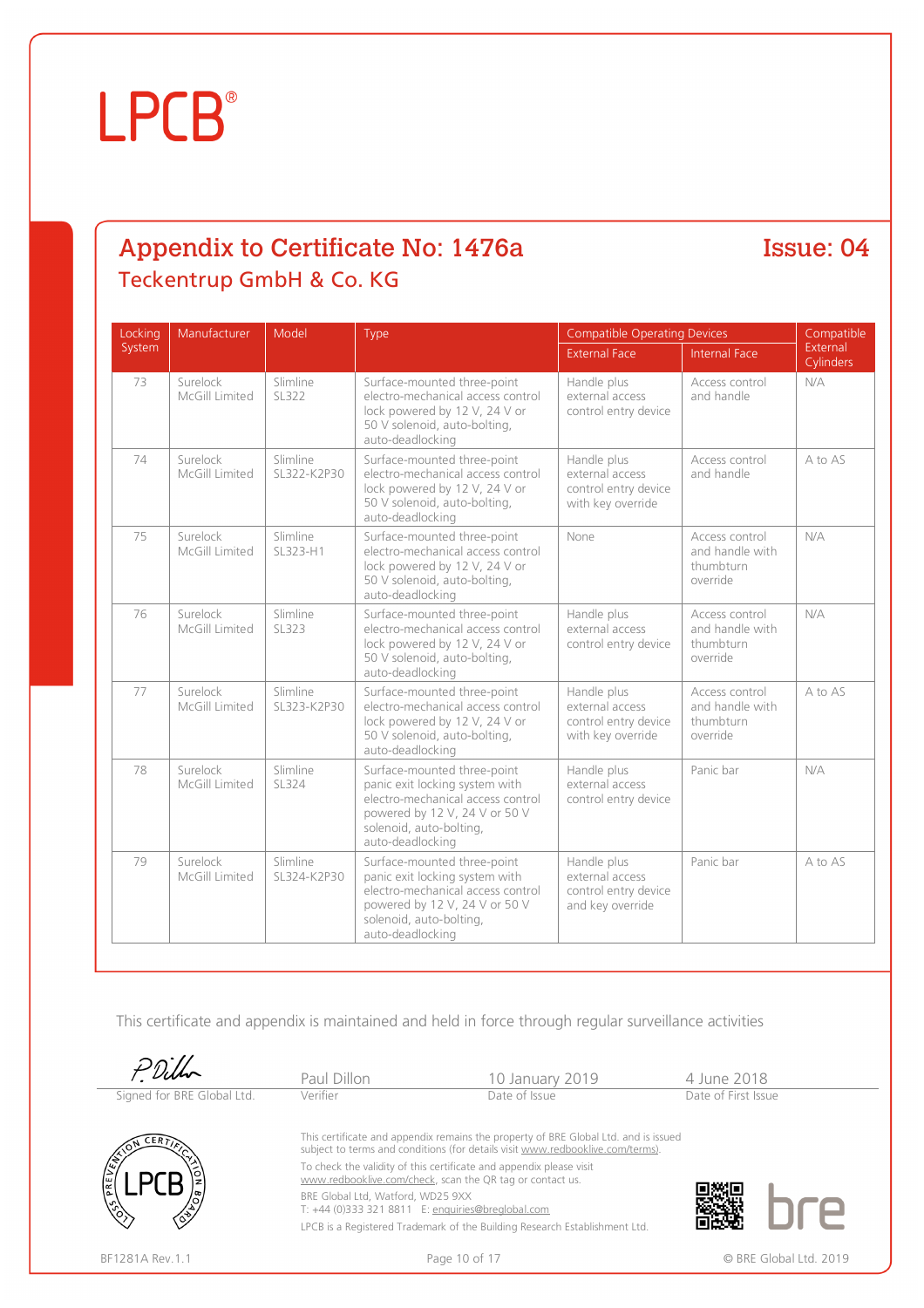### Appendix to Certificate No: 1476a Teckentrup GmbH & Co. KG

#### Issue: 04

| Locking | Manufacturer               | Model                     | Type                                                                                                                                                                                    | <b>Compatible Operating Devices</b>                                        |                      | Compatible            |
|---------|----------------------------|---------------------------|-----------------------------------------------------------------------------------------------------------------------------------------------------------------------------------------|----------------------------------------------------------------------------|----------------------|-----------------------|
| System  |                            |                           |                                                                                                                                                                                         | <b>External Face</b>                                                       | <b>Internal Face</b> | External<br>Cylinders |
| 80      | Surelock<br>McGill Limited | Slimline<br>SL325         | Surface-mounted three-point<br>emergency exit locking system<br>with electro-mechanical access<br>control powered by 12 V, 24 V or<br>50 V solenoid, auto-bolting,<br>auto-deadlocking  | Handle plus<br>external access<br>control entry device                     | Handle               | N/A                   |
| 81      | Surelock<br>McGill Limited | Slimline<br>SL325-K2P30   | Surface-mounted three-point<br>emergency exit locking system<br>with electro-mechanical access<br>control powered by 12 V, 24 V or<br>50 V solenoid, auto-bolting,<br>auto-deadlocking  | Handle plus<br>external access<br>control entry device<br>and key override | Handle               | A to AS               |
| 82      | Surelock<br>McGill Limited | Slimline<br>SL326         | Surface-mounted three-point<br>emergency exit locking system<br>with electro-mechanical access<br>control powered by 12 V, 24 V or<br>50 V solenoid, auto-bolting,<br>auto-deadlocking  | Handle plus<br>external access<br>control entry device                     | Push pad             | N/A                   |
| 83      | Surelock<br>McGill Limited | Slimline<br>SL326-K2P30   | Surface-mounted three-point<br>emergency exit locking system<br>with electro-mechanical access<br>control powered by 12 V, 24 V or<br>50 V solenoid, auto-bolting,<br>auto-deadlocking  | Handle plus<br>external access<br>control entry device<br>and key override | Push pad             | A to AS               |
| 84      | Surelock<br>McGill Limited | Slimline<br><b>SLP504</b> | Surface-mounted five-point panic<br>exit locking system (three<br>horizontal bolts on the active leaf.<br>two vertical bolts on the passive<br>leaf), auto-bolting                      | None                                                                       | Panic bar            | N/A                   |
| 85      | Surelock<br>McGill Limited | Slimline<br>SLP504-Q4     | Surface-mounted five-point panic<br>exit locking system (three<br>horizontal bolts on the active leaf,<br>two vertical bolts on the passive<br>leaf), auto-bolting,<br>auto-deadlocking | None                                                                       | Panic bar            | N/A                   |

|                            | Paul Dillon                                                                                                                                                           | 10 January 2019                                                            | 4 June 2018            |  |  |
|----------------------------|-----------------------------------------------------------------------------------------------------------------------------------------------------------------------|----------------------------------------------------------------------------|------------------------|--|--|
| Signed for BRE Global Ltd. | Verifier                                                                                                                                                              | Date of Issue                                                              | Date of First Issue    |  |  |
|                            | This certificate and appendix remains the property of BRE Global Ltd. and is issued<br>subject to terms and conditions (for details visit www.redbooklive.com/terms). |                                                                            |                        |  |  |
| PRE<br>P                   | To check the validity of this certificate and appendix please visit<br>www.redbooklive.com/check, scan the QR tag or contact us.                                      |                                                                            |                        |  |  |
|                            | BRE Global Ltd, Watford, WD25 9XX<br>T: +44 (0)333 321 8811 E: enquiries@breglobal.com                                                                                |                                                                            |                        |  |  |
|                            |                                                                                                                                                                       | LPCB is a Registered Trademark of the Building Research Establishment Ltd. |                        |  |  |
| BF1281A Rev. 1.1           | Page 11 of 17                                                                                                                                                         |                                                                            | © BRE Global Ltd. 2019 |  |  |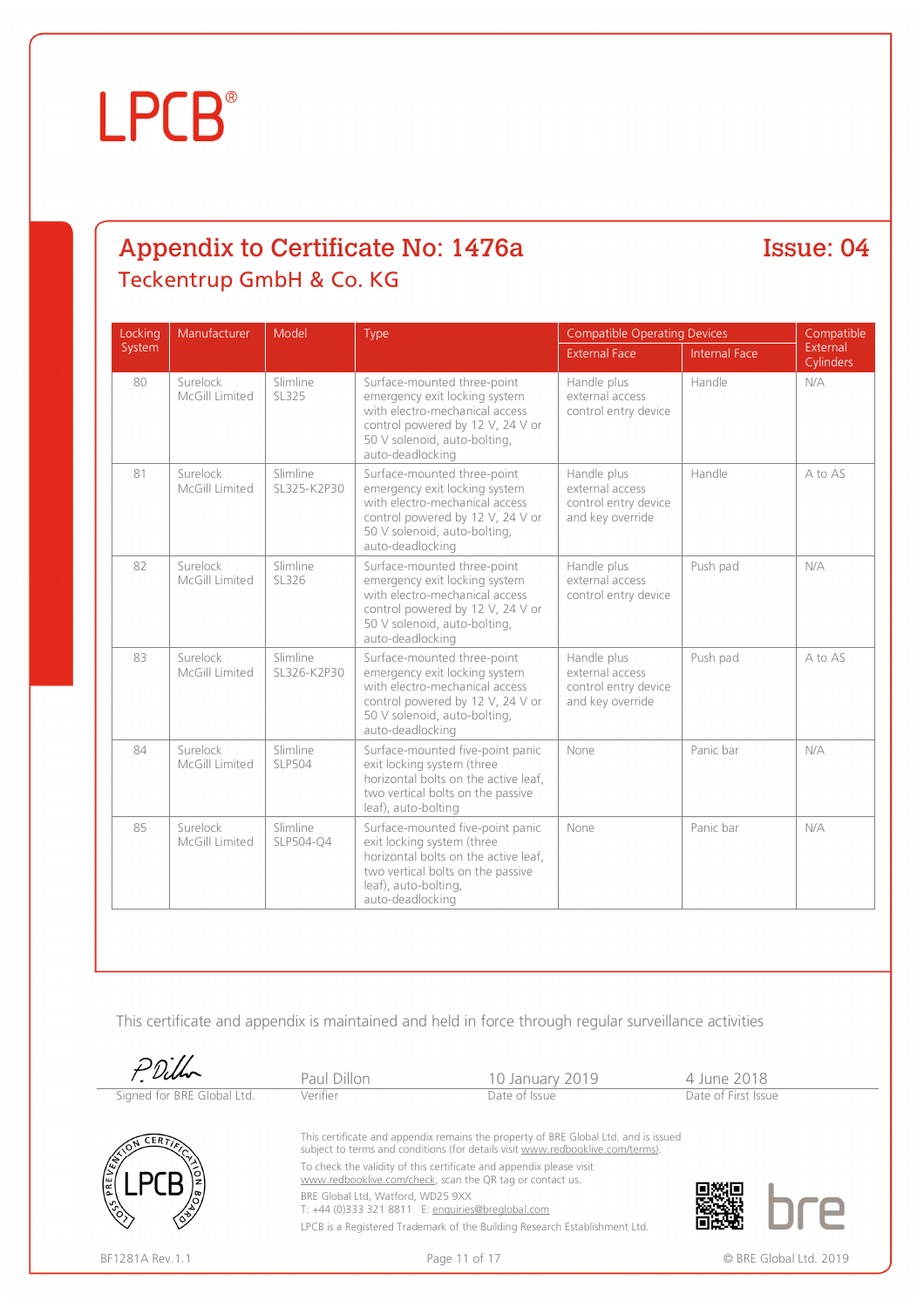### Appendix to Certificate No: 1476a Teckentrup GmbH & Co. KG

#### Issue: 04

| Locking | Manufacturer               | Model                               | Type                                                                                                                                                                                                                                                                        | <b>Compatible Operating Devices</b>                                                  |                      | Compatible            |
|---------|----------------------------|-------------------------------------|-----------------------------------------------------------------------------------------------------------------------------------------------------------------------------------------------------------------------------------------------------------------------------|--------------------------------------------------------------------------------------|----------------------|-----------------------|
| System  |                            |                                     |                                                                                                                                                                                                                                                                             | <b>External Face</b>                                                                 | <b>Internal Face</b> | External<br>Cylinders |
| 86      | Surelock<br>McGill Limited | Slimline<br>SLP504-L2               | Surface-mounted five-point panic<br>exit locking system (three<br>horizontal bolts on the active leaf,<br>two vertical bolts on the passive<br>leaf), auto-bolting                                                                                                          | LEO L2 external<br>device on the active<br>leaf only                                 | Panic bar            | AT to AZ              |
| 87      | Surelock<br>McGill Limited | Slimline<br>SLP514-P30              | Surface-mounted five-point panic<br>exit locking system (three<br>horizontal bolts on the active leaf,<br>two vertical bolts on the passive<br>leaf), auto-bolting,<br>auto-deadlocking                                                                                     | Key and handle on<br>the active leaf only                                            | Panic bar            | A to AS               |
| 88      | Surelock<br>McGill Limited | Slimline<br>SLP524-H1               | Surface-mounted five-point panic<br>exit locking system (three<br>horizontal bolts on the active leaf,<br>two vertical bolts on the passive<br>leaf) with electro-mechanical<br>access control powered by 12 V,<br>24 V or 50 V solenoid.<br>auto-bolting, auto-deadlocking | Handle plus<br>external access<br>control entry device<br>on the active leaf<br>only | Panic bar            | N/A                   |
| 89      | Surelock<br>McGill Limited | Slimline<br><b>SLP524</b>           | Surface-mounted five-point panic<br>exit locking system (three<br>horizontal bolts on the active leaf,<br>two vertical bolts on the passive<br>leaf) with electro-mechanical<br>access control powered by 12 V,<br>24 V or 50 V solenoid,<br>auto-bolting, auto-deadlocking | Handle plus<br>external access<br>control entry device<br>on the active leaf<br>only | Panic bar            | N/A                   |
| 90      | Surelock<br>McGill Limited | Slimline<br>SLP524-<br><b>K2P30</b> | Surface-mounted five-point panic<br>exit locking system (three<br>horizontal bolts on the active leaf,<br>two vertical bolts on the passive<br>leaf) with electro-mechanical<br>access control powered by 12 V,<br>24 V or 50 V solenoid,<br>auto-bolting, auto-deadlocking | Handle plus<br>external access<br>control entry device<br>on the active leaf<br>only | Panic bar            | A to AS               |

|                            | Paul Dillon                                                                                                                      | 10 January 2019                                                                                                                                                       | 4 June 2018            |  |  |
|----------------------------|----------------------------------------------------------------------------------------------------------------------------------|-----------------------------------------------------------------------------------------------------------------------------------------------------------------------|------------------------|--|--|
| Signed for BRE Global Ltd. | Verifier                                                                                                                         | Date of Issue                                                                                                                                                         | Date of First Issue    |  |  |
| <b>CERT</b>                |                                                                                                                                  | This certificate and appendix remains the property of BRE Global Ltd. and is issued<br>subject to terms and conditions (for details visit www.redbooklive.com/terms). |                        |  |  |
|                            | To check the validity of this certificate and appendix please visit<br>www.redbooklive.com/check, scan the QR tag or contact us. |                                                                                                                                                                       |                        |  |  |
| ¶≆ا                        | BRE Global Ltd, Watford, WD25 9XX<br>T: +44 (0)333 321 8811 E: enquiries@breglobal.com                                           |                                                                                                                                                                       |                        |  |  |
|                            |                                                                                                                                  | LPCB is a Registered Trademark of the Building Research Establishment Ltd.                                                                                            |                        |  |  |
| BF1281A Rev. 1.1           |                                                                                                                                  | Page 12 of 17                                                                                                                                                         | © BRE Global Ltd. 2019 |  |  |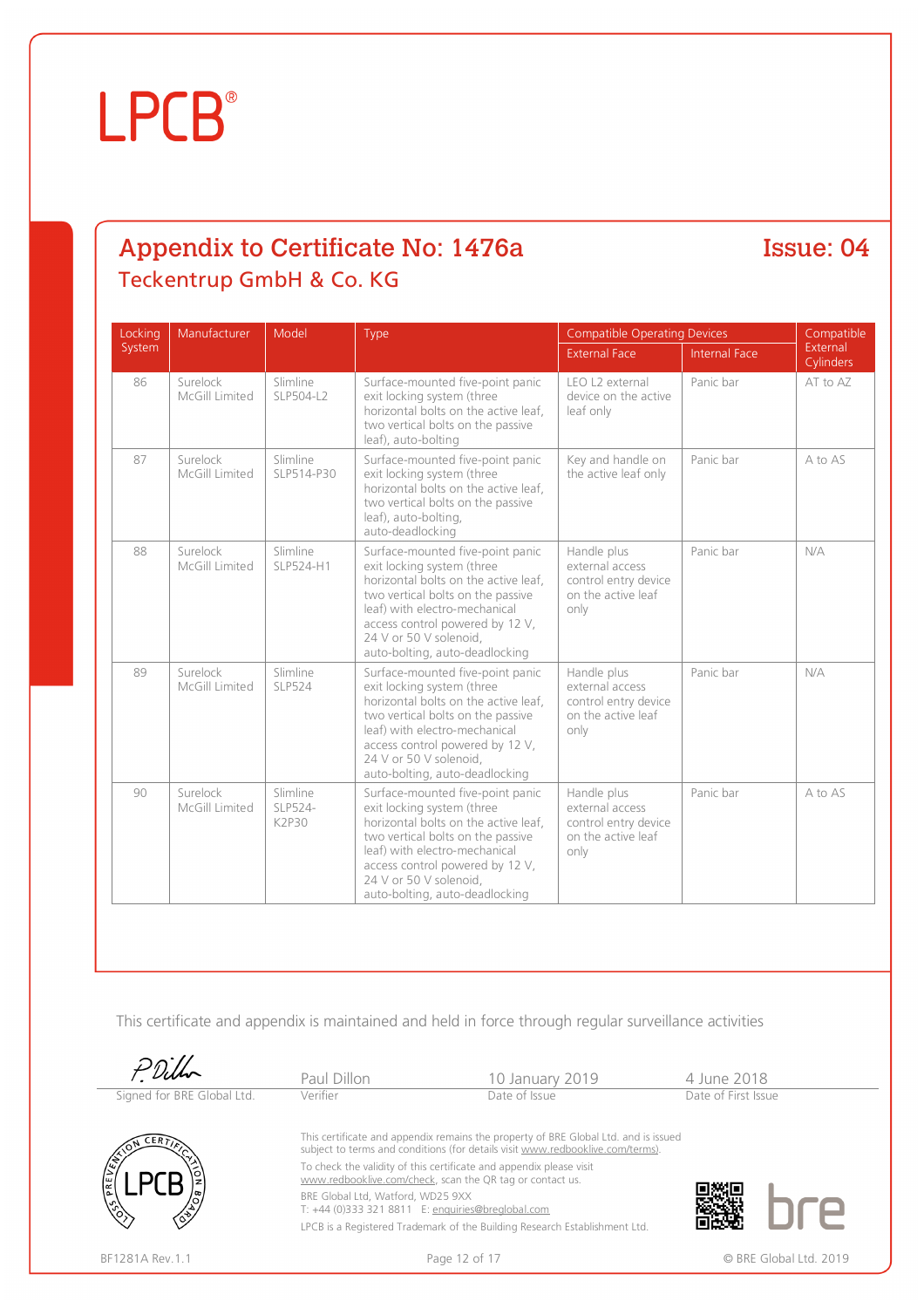### Appendix to Certificate No: 1476a Teckentrup GmbH & Co. KG

Issue: 04

| Locking | Manufacturer               | Model                                          | Type                                                                                                                                                                                      | <b>Compatible Operating Devices</b>                  | Compatible                                          |                       |
|---------|----------------------------|------------------------------------------------|-------------------------------------------------------------------------------------------------------------------------------------------------------------------------------------------|------------------------------------------------------|-----------------------------------------------------|-----------------------|
| System  |                            |                                                |                                                                                                                                                                                           | <b>External Face</b>                                 | <b>Internal Face</b>                                | External<br>Cylinders |
| 91      | Surelock<br>McGill Limited | Slimline<br><b>SLP504</b><br>delayed<br>egress | Surface-mounted five-point panic<br>exit locking system (three<br>horizontal bolts on the active leaf,<br>two vertical bolts on the passive<br>leaf), auto-bolting with delayed<br>egress | None                                                 | Delayed egress<br>panic bar                         | N/A                   |
| 92      | Surelock<br>McGill Limited | Slimline<br>SLP504-L2<br>delayed<br>egress     | Surface-mounted five-point panic<br>exit locking system (three<br>horizontal bolts on the active leaf,<br>two vertical bolts on the passive<br>leaf), auto-bolting with delayed<br>egress | LEO L2 external<br>device on the active<br>leaf only | Delayed egress<br>panic bar                         | AT to AZ              |
| 93      | Surelock<br>McGill Limited | TB                                             | 16 mm barrel bolts                                                                                                                                                                        | None                                                 | Barrel bolts                                        | N/A                   |
| 94      | Surelock<br>McGill Limited | TC                                             | 19 mm barrel bolts                                                                                                                                                                        | None                                                 | Barrel bolts                                        | N/A                   |
| 95      | Surelock<br>McGill Limited | TD                                             | 12 mm barrel bolts                                                                                                                                                                        | None                                                 | Barrel bolts                                        | N/A                   |
| 96      | Surelock<br>McGill Limited | Slimline<br>SL201                              | Surface-mounted two-point<br>locking system, auto-bolting,<br>auto-deadlocking                                                                                                            | None                                                 | Key and handle                                      | N/A                   |
| 97      | Surelock<br>McGill Limited | Slimline<br>$SL201-K0$                         | Surface-mounted two-point<br>locking system, auto-bolting,<br>manual-deadlocking                                                                                                          | None                                                 | Key and handle                                      | N/A                   |
| 98      | Surelock<br>McGill Limited | Slimline<br>SL201-H6K0                         | Surface-mounted two-point<br>locking system, auto-bolting,<br>manual-deadlocking                                                                                                          | None                                                 | Full width push<br>bar deadlocked by<br>a key       | N/A                   |
| 99      | Surelock<br>McGill Limited | Slimline<br>SL201-H3K0                         | Surface-mounted two-point<br>locking system, auto-bolting,<br>manual-deadlocking                                                                                                          | None                                                 | Push pad<br>deadlocked by a<br>key                  | N/A                   |
| 100     | Surelock<br>McGill Limited | Slimline<br>SL203-KO                           | Surface-mounted two-point<br>locking system, auto-bolting,<br>manual-deadlocking                                                                                                          | None                                                 | Thumbturn and<br>handle                             | N/A                   |
| 101     | Surelock<br>McGill Limited | Slimline<br>SL203-H6K0                         | Surface-mounted two-point<br>locking system, auto-bolting,<br>manual-deadlocking                                                                                                          | None                                                 | Full width push<br>bar deadlocked by<br>a thumbturn | N/A                   |

|                            | Paul Dillon                                                                            | 10 January 2019                                                                                                                                                       | 4 June 2018            |
|----------------------------|----------------------------------------------------------------------------------------|-----------------------------------------------------------------------------------------------------------------------------------------------------------------------|------------------------|
| Signed for BRE Global Ltd. | Verifier                                                                               | Date of Issue                                                                                                                                                         | Date of First Issue    |
| <b>ERT</b>                 |                                                                                        | This certificate and appendix remains the property of BRE Global Ltd. and is issued<br>subject to terms and conditions (for details visit www.redbooklive.com/terms). |                        |
| PREVE                      |                                                                                        | To check the validity of this certificate and appendix please visit<br>www.redbooklive.com/check, scan the QR tag or contact us.                                      |                        |
|                            | BRE Global Ltd, Watford, WD25 9XX<br>T: +44 (0)333 321 8811 E: enquiries@breglobal.com |                                                                                                                                                                       |                        |
|                            |                                                                                        | LPCB is a Registered Trademark of the Building Research Establishment Ltd.                                                                                            |                        |
| BF1281A Rev. 1.1           |                                                                                        | Page 13 of 17                                                                                                                                                         | © BRE Global Ltd. 2019 |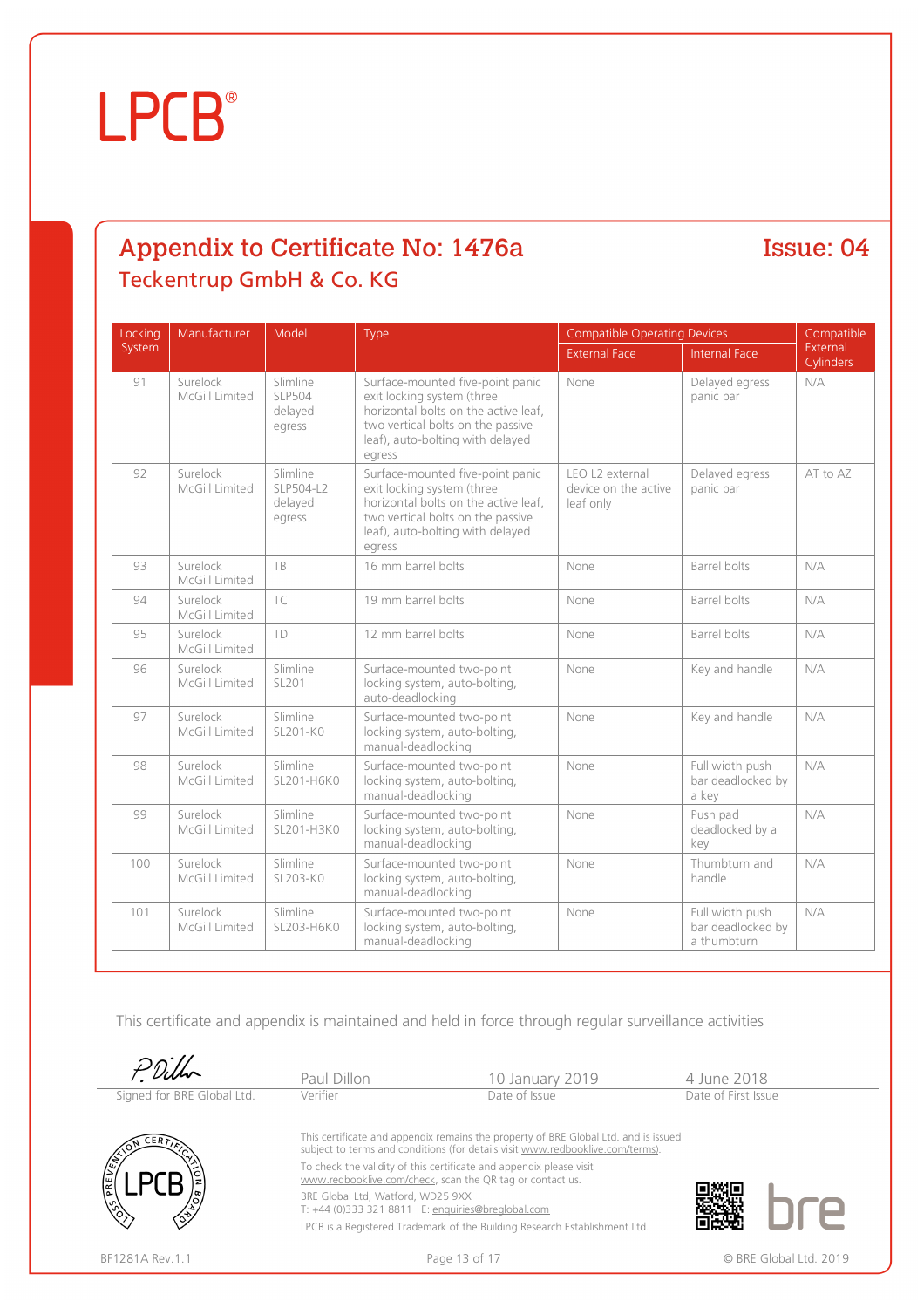### Appendix to Certificate No: 1476a Teckentrup GmbH & Co. KG

Issue: 04

| Locking | Manufacturer               | Model                  | Type                                                                                          | <b>Compatible Operating Devices</b> |                                          | Compatible                   |
|---------|----------------------------|------------------------|-----------------------------------------------------------------------------------------------|-------------------------------------|------------------------------------------|------------------------------|
| System  |                            |                        |                                                                                               | <b>External Face</b>                | <b>Internal Face</b>                     | External<br><b>Cylinders</b> |
| 102     | Surelock<br>McGill Limited | Slimline<br>SL203-H3K0 | Surface-mounted two-point<br>locking system, auto-bolting,<br>manual-deadlocking              | None                                | Push pad<br>deadlocked by a<br>thumbturn | N/A                          |
| 103     | Surelock<br>McGill Limited | Slimline<br>SL204      | Surface-mounted two-point panic<br>exit locking system, auto-bolting                          | None                                | Panic bar                                | N/A                          |
| 104     | Surelock<br>McGill Limited | Slimline<br>SL204-O4   | Surface-mounted two-point panic<br>exit locking system, auto-bolting,<br>auto-deadlocking     | None                                | Panic bar                                | N/A                          |
| 105     | Surelock<br>McGill Limited | Slimline<br>SL205      | Surface-mounted two-point<br>emergency exit locking system,<br>auto-bolting                   | None                                | Handle                                   | N/A                          |
| 106     | Surelock<br>McGill Limited | Slimline<br>SL205-Q4   | Surface-mounted two-point<br>emergency exit locking system,<br>auto-bolting, auto-deadlocking | None                                | Handle                                   | N/A                          |
| 107     | Surelock<br>McGill Limited | Slimline<br>SL206      | Surface-mounted two-point<br>emergency exit locking system,<br>auto-bolting                   | None                                | Push pad                                 | N/A                          |
| 108     | Surelock<br>McGill Limited | Slimline<br>SL206-Q4   | Surface-mounted two-point<br>emergency exit locking system,<br>auto-bolting, auto-deadlocking | None                                | Push pad                                 | N/A                          |

#### **Compatible Cylinders<sup>6</sup>**

| Cylinder<br>Reference | Manufacturer        | Model                                    | <b>Type</b>                     |
|-----------------------|---------------------|------------------------------------------|---------------------------------|
| A                     | Abloy               | Protec CY201-PT                          | Scandinavian Oval               |
| B                     | Abloy               | Protec2 CY201-TT                         | Scandinavian Oval               |
|                       | Abloy               | Protec Cliq / Cliq Remote CY201-PT-CLIQ  | Scandinavian Oval (Mechatronic) |
| $\Box$                | Abloy               | Protec2 Cliq / Cliq Remote CY201-TT-CLIQ | Scandinavian Oval (Mechatronic) |
|                       | Abloy               | Disklock Pro CY201-DP                    | Scandinavian Oval               |
|                       | Abloy               | Novel CY201-VL                           | Scandinavian Oval               |
| G                     | Access <sub>2</sub> | Tigris Omega                             | Scandinavian Oval               |
| Н                     | Access <sub>2</sub> | Tigris Plus                              | Scandinavian Oval               |
|                       | Access <sub>2</sub> | Tigris Premier Two                       | Scandinavian Oval               |

|                            | Paul Dillon                                                                            | 10 January 2019                                                                                                                                                       | 4 June 2018         |                        |
|----------------------------|----------------------------------------------------------------------------------------|-----------------------------------------------------------------------------------------------------------------------------------------------------------------------|---------------------|------------------------|
| Signed for BRE Global Ltd. | Verifier                                                                               | Date of Issue                                                                                                                                                         | Date of First Issue |                        |
| -ERT/~                     |                                                                                        | This certificate and appendix remains the property of BRE Global Ltd. and is issued<br>subject to terms and conditions (for details visit www.redbooklive.com/terms). |                     |                        |
| PREVEN                     |                                                                                        | To check the validity of this certificate and appendix please visit<br>www.redbooklive.com/check, scan the QR tag or contact us.                                      |                     |                        |
|                            | BRE Global Ltd, Watford, WD25 9XX<br>T: +44 (0)333 321 8811 E: enquiries@breglobal.com |                                                                                                                                                                       |                     |                        |
|                            |                                                                                        | LPCB is a Registered Trademark of the Building Research Establishment Ltd.                                                                                            |                     |                        |
| BF1281A Rev. 1.1           |                                                                                        | Page 14 of 17                                                                                                                                                         |                     | © BRE Global Ltd. 2019 |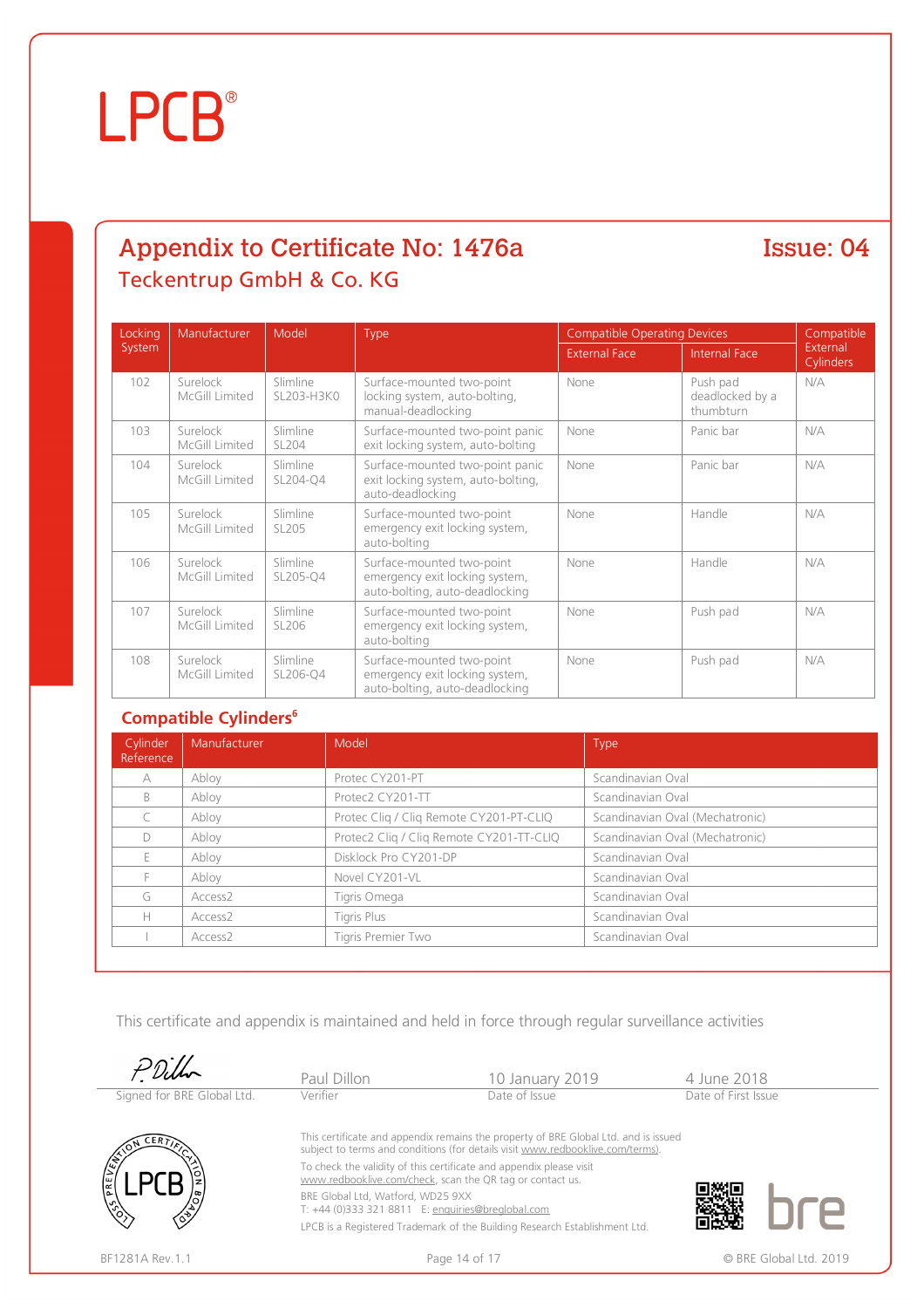#### Appendix to Certificate No: 1476a Teckentrup GmbH & Co. KG

Issue: 04

| Cylinder<br>Reference  | Manufacturer | Model                                    | Type                            |
|------------------------|--------------|------------------------------------------|---------------------------------|
| $\perp$                | ASSA         | 4401dp                                   | Scandinavian Oval               |
| K                      | ASSA         | 4401 Cliq / Cliq Remote                  | Scandinavian Oval (Mechatronic) |
| L                      | ASSA         | 4407dp                                   | Scandinavian Oval               |
| M                      | ASSA         | 4407 Cliq / Cliq Remote                  | Scandinavian Oval (Mechatronic) |
| $\mathbb N$            | ASSA         | 4801                                     | Scandinavian Oval               |
| $\circ$                | ASSA         | 4807                                     | Scandinavian Oval               |
| P                      | ASSA         | C5801                                    | Scandinavian Oval               |
| $\bigcirc$             | ASSA         | C5807                                    | Scandinavian Oval               |
| R                      | ASSA         | <b>Twin 7601</b>                         | Scandinavian Oval               |
| S                      | ASSA         | <b>Twin 7607</b>                         | Scandinavian Oval               |
| T                      | iLOQ         | C10S.1                                   | Scandinavian Oval (Mechatronic) |
| $\cup$                 | Kaba         | experT                                   | Scandinavian Oval               |
| $\vee$                 | Kaba         | Gege RAM                                 | Scandinavian Oval               |
| W                      | Kaba         | Gege pExtra                              | Scandinavian Oval               |
| X                      | Kaba         | K20                                      | Scandinavian Oval               |
| Y                      | Kaba         | Quattro PluS                             | Scandinavian Oval               |
| Z                      | <b>KESO</b>  | 4000S                                    | Scandinavian Oval               |
| AA                     | Locken       | CL-PL2WR                                 | Scandinavian Oval (Mechatronic) |
| AB                     | Medeco       | M3-ARX                                   | Scandinavian Oval               |
| AC                     | Abloy        | Protec CY403-PT                          | Rim                             |
| AD                     | Abloy        | Protec CY405-PT                          | Rim                             |
| AE                     | Abloy        | Protec2 CY403-TT                         | Rim                             |
| AF                     | Abloy        | Protec2 CY405-TT                         | Rim                             |
| AG                     | Abloy        | Protec Cliq / Cliq Remote CY403-PT-CLIQ  | Rim (Mechatronic)               |
| AH                     | Abloy        | Protec2 Cliq / Cliq Remote CY403-TT-CLIQ | Rim (Mechatronic)               |
| $\mathsf{A}\mathsf{I}$ | Abloy        | Disclock Pro CY403-DP                    | Rim                             |
| AJ                     | Abloy        | Disclock Pro CY405-DP                    | Rim                             |
| AK                     | Abloy        | Novel CY403-VL                           | Rim                             |
| AL                     | Abloy        | Novel CY405-VL                           | Rim                             |
| AM                     | ASSA         | 4857                                     | Rim                             |

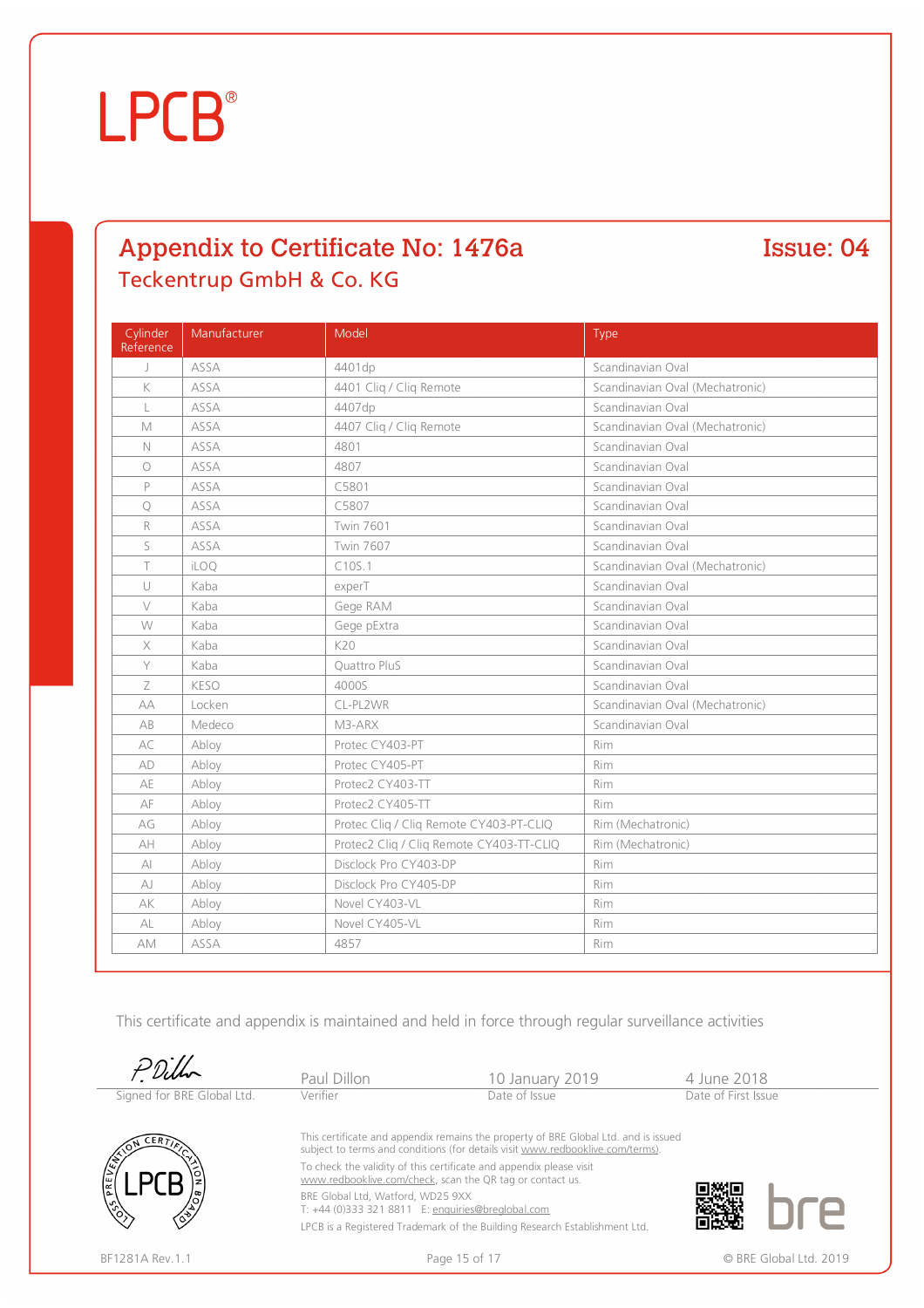#### Appendix to Certificate No: 1476a Teckentrup GmbH & Co. KG

Issue: 04

#### Cylinder **Reference** Manufacturer Model Model And Type AN ASSA C5857 Rim AO Kaba K20 Rim

| AP        | Kaba        | Quattro PluS            | Rim        |
|-----------|-------------|-------------------------|------------|
| <b>AQ</b> | <b>KESO</b> | 4000S                   | <b>Rim</b> |
| AR        | Medeco      | M3-ARX                  | <b>Rim</b> |
| AS        | Yale        | X5                      | Rim        |
| AT        | Abloy       | CY404 Disklock Pro (DP) | Screw-in   |
| AU        | Abloy       | CY404 Protec (PT)       | Screw-in   |
| AV        | Assa        | 4851                    | Screw-in   |
| AW        | Assa        | C5851                   | Screw-in   |
| AX        | Bramah      | C175I                   | Screw-in   |
| AY        | Kaba        | K207.203 C5-SC          | Screw-in   |
| AZ        | Medeco      | M3ARX MOTC-1001         | Screw-in   |

#### **Optional Design Features / Accessories**

| Option                     | <b>Description</b>                                                                              |
|----------------------------|-------------------------------------------------------------------------------------------------|
| Door contacts              | Alarm contacts for door leaf open/closed status                                                 |
| Frame profiles             | Alternate frame profiles for installation onto corners and surrounds instead of within a reveal |
| Kick plate                 | Steel kick plate mechanically fixed to the leaf                                                 |
| Louvre vent <sup>8</sup>   | Max Air XA3 louvre vents supplied by Surelock McGill Limited                                    |
| Thresholds <sup>9</sup>    | Flat or stepped thresholds                                                                      |
| Vision panel <sup>10</sup> | Vision panels supplied by Surelock McGill Limited                                               |

#### **Notes:**

- 1. The minimum height of a single leaf outward opening doorset incorporating a Surelock McGill Slimline locking system is 2.0 m.
- 2. The maximum height of a single leaf outward opening doorset incorporating a Surelock McGill Stirling locking system is 2.5 m.
- 3. The two-point locking system used on the passive leaf of the double doorset shall incorporate an identical internal operation device to that on the locking system used on the active leaf.
- 4. Certification does not cover the use of locks or optional design features / accessories other than those listed. Utilisation of unlisted locks/options may affect the level of security afforded by the doorset.
- 5. Although outside the scope of LPS 1175: Issue 7, special consideration should be paid to the use of 'emergency exit' locking systems with separate deadlocks, e.g. Slimline SL301-H3K0. This is because it is generally not acceptable to separately deadlock a doorset that is

|                            | Paul Dillon                                                                            | 10 January 2019                                                                                                                                                                                                                                                                                                                                                                         | 4 June 2018            |
|----------------------------|----------------------------------------------------------------------------------------|-----------------------------------------------------------------------------------------------------------------------------------------------------------------------------------------------------------------------------------------------------------------------------------------------------------------------------------------------------------------------------------------|------------------------|
| Signed for BRE Global Ltd. | Verifier                                                                               | Date of Issue                                                                                                                                                                                                                                                                                                                                                                           | Date of First Issue    |
| ρŘ                         | BRE Global Ltd. Watford. WD25 9XX<br>T: +44 (0)333 321 8811 E: enguiries@breglobal.com | This certificate and appendix remains the property of BRE Global Ltd. and is issued<br>subject to terms and conditions (for details visit www.redbooklive.com/terms).<br>To check the validity of this certificate and appendix please visit<br>www.redbooklive.com/check, scan the QR tag or contact us.<br>LPCB is a Registered Trademark of the Building Research Establishment Ltd. |                        |
| BF1281A Rev.1.1            |                                                                                        | Page 16 of 17                                                                                                                                                                                                                                                                                                                                                                           | © BRE Global Ltd. 2019 |